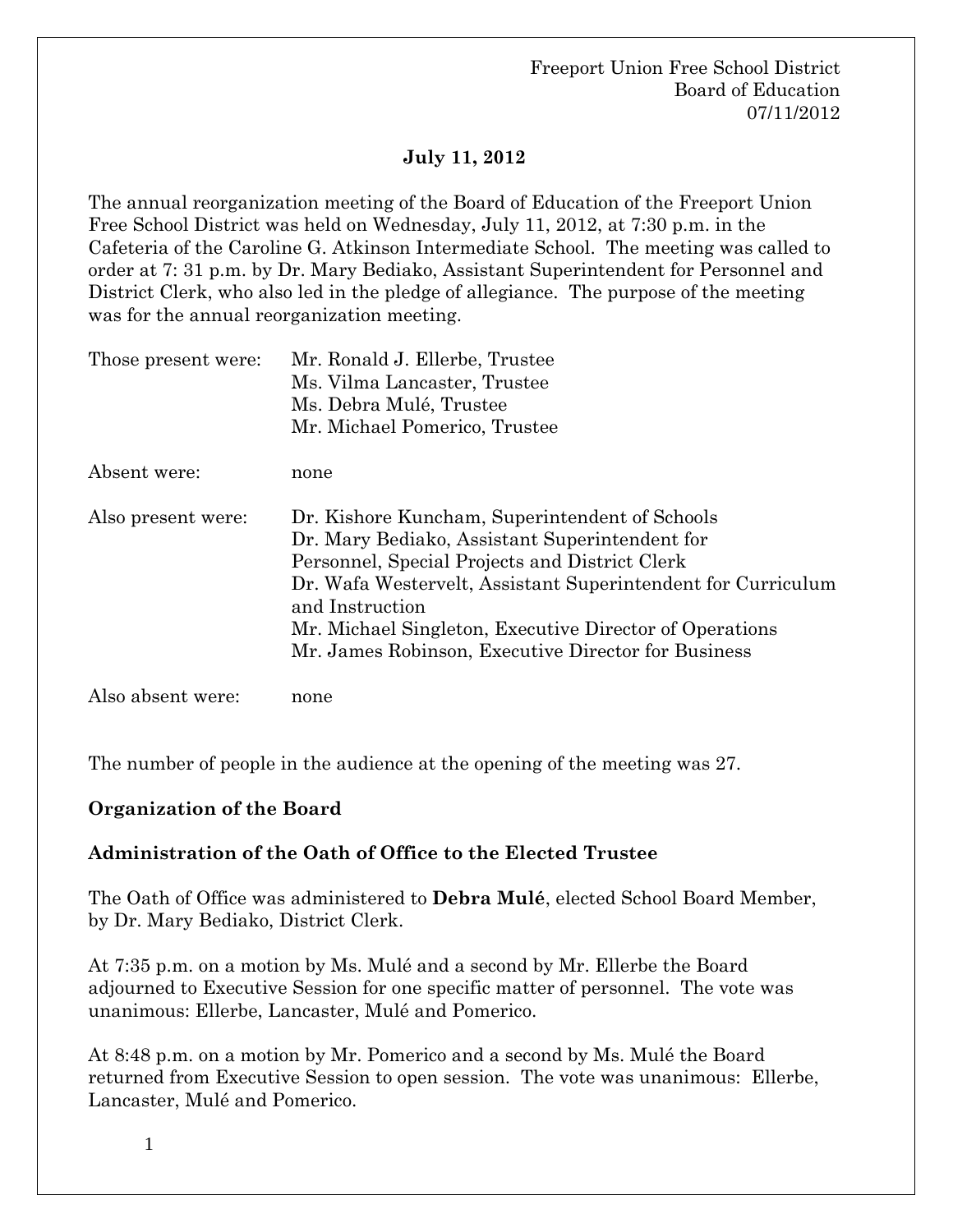# **Nomination and Election of Officers and Oath of Office – President**

On a motion by Ms. Lancaster and a second by Mr. Pomerico, **Ms. Debra Mulé** was nominated and elected for the office of President of the Board. There were no other nominations.

The vote was unanimous: Ellerbe, Lancaster, Mulé and Pomerico.

The clerk administered the Oath of Office to the newly elected President.

# **Nomination and Election of Officers and Oath of Office - Vice President**

On a motion by Mr. Pomerico and a second by Ms. Mulé, **Ms. Vilma Lancaster** was nominated for the office of Vice-President of the Board. There were no other nominations. All members present voted, the results were:

The vote was unanimous: Ellerbe, Lancaster, Mulé and Pomerico.

The President administered the Oath of Office to the newly elected Vice-President.

Appointment of Officers

Mr. Pomerico offered the following resolution for adoption:

**BE IT RESOLVED,** that the Board of Education of the Freeport Union Free School District hereby appoints the following Officers to the Board for the 2012-2013 year in accordance with Education Law. These appointments shall be in effect from July 1, 2012 and shall terminate on June 30, 2013:

- a. District Treasurer: **Debra Ferrugia**
- b. Deputy Treasurer: **Lisa Bonacci**
- c. Clerk of the Board: **Mary R. Bediako**
- d. Central Treasurer, Extra Classroom Activities Account: **Betsy Funch**
- e. Records Access Officer: **Mary R. Bediako**
- f. Environmental Safety Officer: **James Robinson**
- g. Purchasing Officer: **James Robinson,** in his absence **Susan Maddi**
- h. Records Management Officer: **Denise Elmore**
- i. Attendance Officer: **Maria Duran**
- j. Asbestos Hazard Emergency Response (AHERA) Local Educational Agency (LEA) designee: **James Robinson**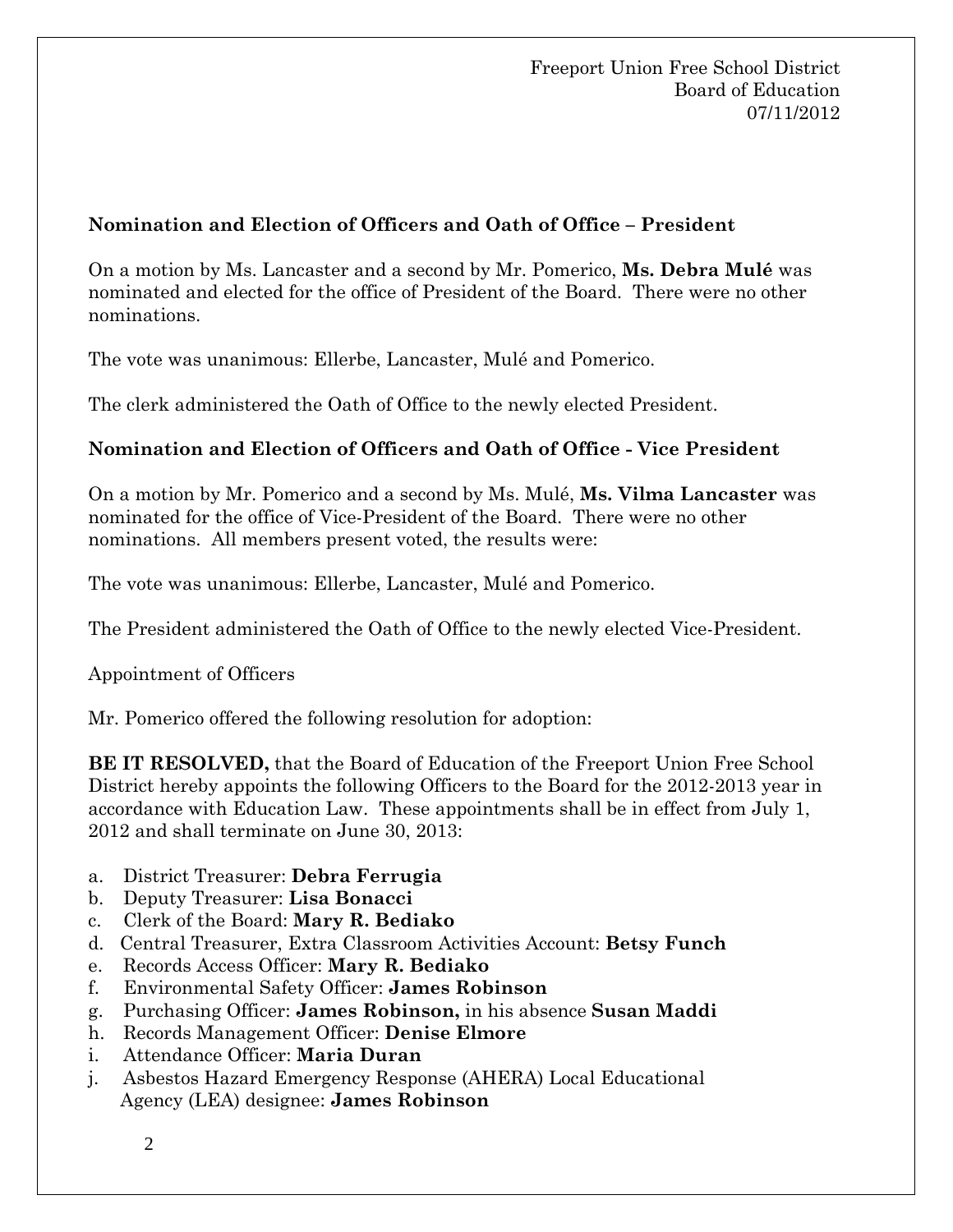- k. Title IX/Section 504/ADA Compliance Officer(s): **Jonathan Bloom/Alice Kane**
- l. Liaison for Homeless Children and Youth**: Pam Maltese**
- m.Chemical Hygiene Officer**: James Robinson**

The motion was seconded by Mr. Ellerbe, the motion carried and the vote was unanimous: Ellerbe, Lancaster, Mulé and Pomerico. Ms. Mulé, President of the Board of Education, administered the oath of office to the appointed Officers.

# **Appointment of the Auditors**

Mr. Ellerbe offered the following resolutions for adoption:

# **Appointment of External Auditors**

**BE IT RESOLVED,** by the Board of Education of the Freeport Union Free School District that the official external auditors of the District for the Year 2012-2013 shall be the firm of: Coughlin Foundotos Cullen & Danowski, LLP Certified Public Accountants

**BE IT FURTHER RESOLVED,** that the President of the Board of Education or the Superintendent of the Freeport Union Free School District is hereby authorized to sign any Letter of Engagement.

# **Appointment of Internal Auditors**

**BE IT RESOLVED,** by the Board of Education of the Freeport Union Free School District that the official internal auditors of the District for the 2012-2013 school year shall be the firm of: Nawrocki Smith, LLP Certified Public Accountants

**BE IT FURTHER RESOLVED,** that the President of the Board of Education or the Superintendent of the Freeport Union Free School District is hereby authorized to sign any Letter of Engagement.

# **Appointment of Internal Claims Auditors**

**BE IT RESOLVED,** by the Board of Education of the Freeport Union Free School District that the official internal claims auditors of the District for the 2012-2013 school year shall be the firm of: Deans Archer & Company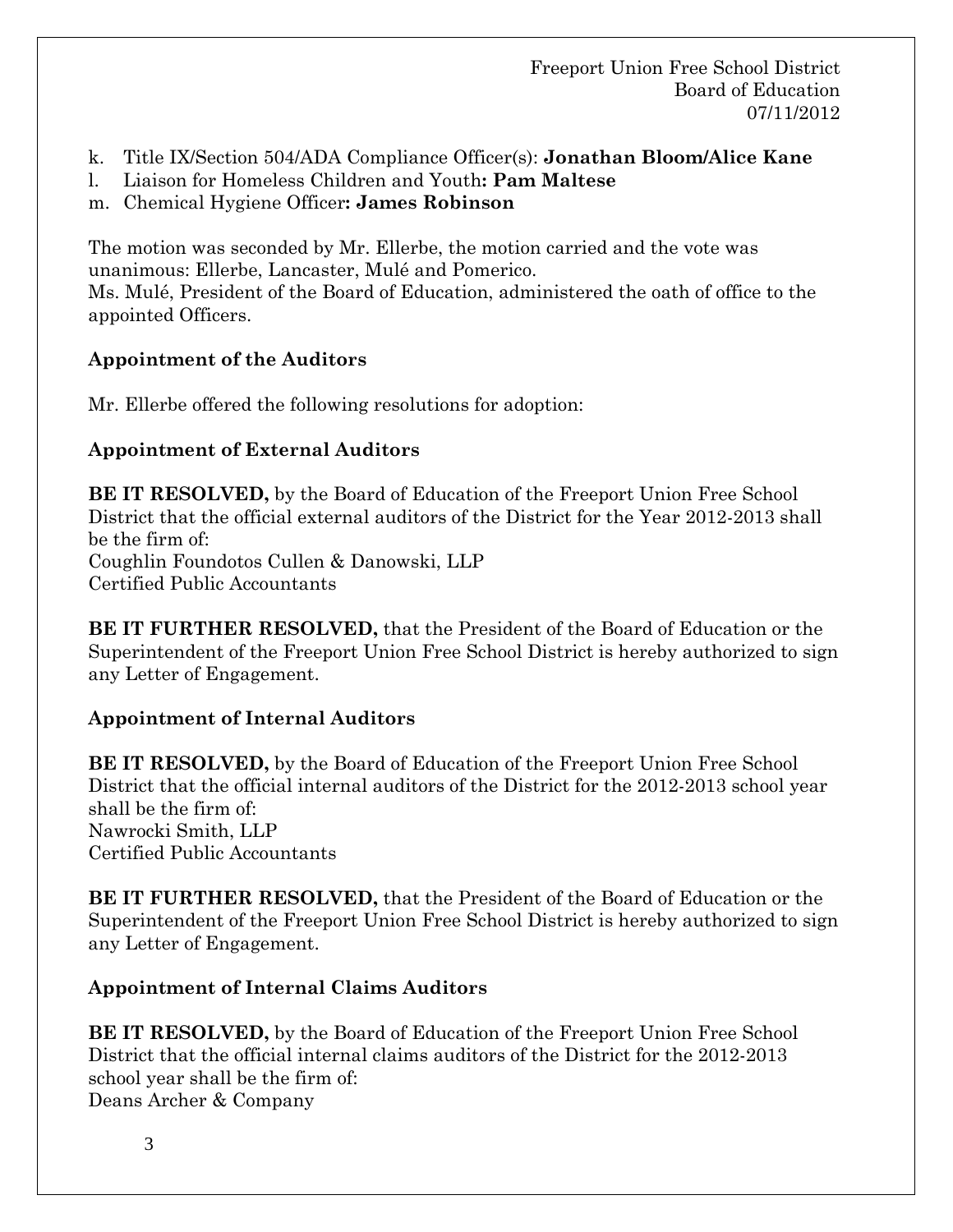# **Certified Public Accountants**

**BE IT FURTHER RESOLVED,** that the President of the Board of Education or the Superintendent of the Freeport Union Free School District is hereby authorized to sign any Letter of Engagement.

# **Appointment of Accounting Firm**

**BE IT RESOLVED,** the Board of Education of the Freeport Union Free School District hereby appoints the following firm for the purposes of preparing the financial statements for the 2012-2013 school year: D'Arcangelo & Co., L.L.P. Certified Public Accountants

**BE IT FURTHER RESOLVED**, that the President of the Board of Education or the Superintendent of the Freeport Union Free School District is hereby authorized to sign any Letter of Engagement.

The motion was seconded by Ms. Lancaster, the motion carried and the vote was unanimous: Ellerbe, Lancaster, Mulé and Pomerico.

# **Appointment of School Attorneys and Advisors to the Board**

Ms. Lancaster offered the following resolutions for adoption:

## **General and Labor Counsel**

**BE IT RESOLVED**, by the Board of Education of the Freeport Union Free School District that the firm **Ingerman Smith, LLP** is hereby appointed as general and labor counsel to the District for the 2012-2013 year and

**BE IT FURTHER RESOLVED,** that the President of the Board of Education or the Superintendent of the Freeport Union Free School District is hereby authorized to sign any Letter of Engagement.

## **Bond Counsel**

**FURTHER RESOLVED,** that the firm of **Hawkins, Delafield, and Wood,** shall be appointed as bond counsel to the District for the period July 1, 2012 to June 30, 2013; and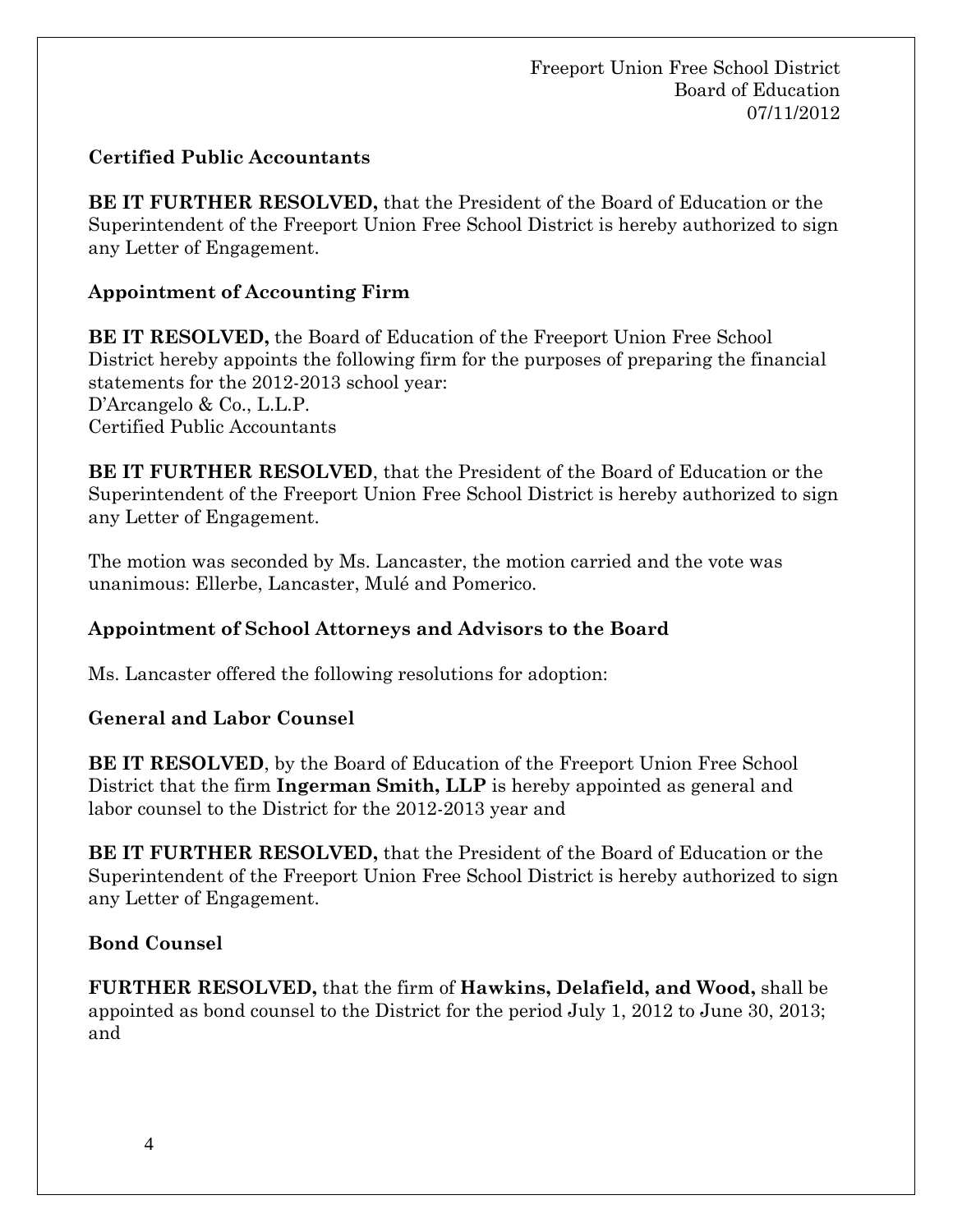**BE IT FURTHER RESOLVED,** that the President of the Board of Education or the Superintendent of the Freeport Union Free School District is hereby authorized to sign any Letter of Engagement.

# **Financial Advisors**

**FURTHER RESOLVED,** that **New York Municipal Advisors Corporation** be appointed at the financial advisors to the District for the period July 1, 2012 to June 30, 2013; and

**BE IT FURTHER RESOLVED,** that the President of the Board of Education or the Superintendent of the Freeport Union Free School District is hereby authorized to sign any Letter of Engagement.

# **Architects**

**BE IT RESOLVED**, that the Board of Education of the Freeport Union Free School District hereby appoints the firm of **BJLJ Engineers and Architects, P.C.,** for the purpose of providing architectural and engineering services for the 2012-2013 year.

**BE IT FURTHER RESOLVED,** that the President of the Board of Education or the Superintendent of the Freeport Union Free School District is hereby authorized to sign any Letter of Engagement.

The motion was seconded by Mr. Pomerico, the motion carried and the vote was unanimous: Ellerbe, Lancaster, Mulé and Pomerico.

# **Appointment of the Committees on Special Education**

Mr. Pomerico offered the following resolution for adoption:

**BE IT RESOLVED,** by the Board of Education of the Freeport Union Free School District that the amended appointments to the Committees on Special Education shall be in accordance to Education Law and shall be effective for the year 2012-2013;

 1. **Central CSE Committee**: - Chairperson/Administrator – Alice Kane, Glen Stewart; School Building Psychologist, Parent Representatives – Dianne Clark, Yvette Gaynor, Katherine Brophy, Donna Rafael, Kathleen Santamaria, Doree Seiver, Physician - Dr. Denise Robinson or alternate appointed by the Board; All special education teachers on staff, and the child's teacher.

 2. **CSE Subcommittee / Columbus** - Administrator - Peggy Miller; Chairperson/Psychologist – Dolores Lloves; All special education teachers on staff; Nurse/ Teacher – Linda Wittick; and all parent representatives appointed for the Central CSE Committee.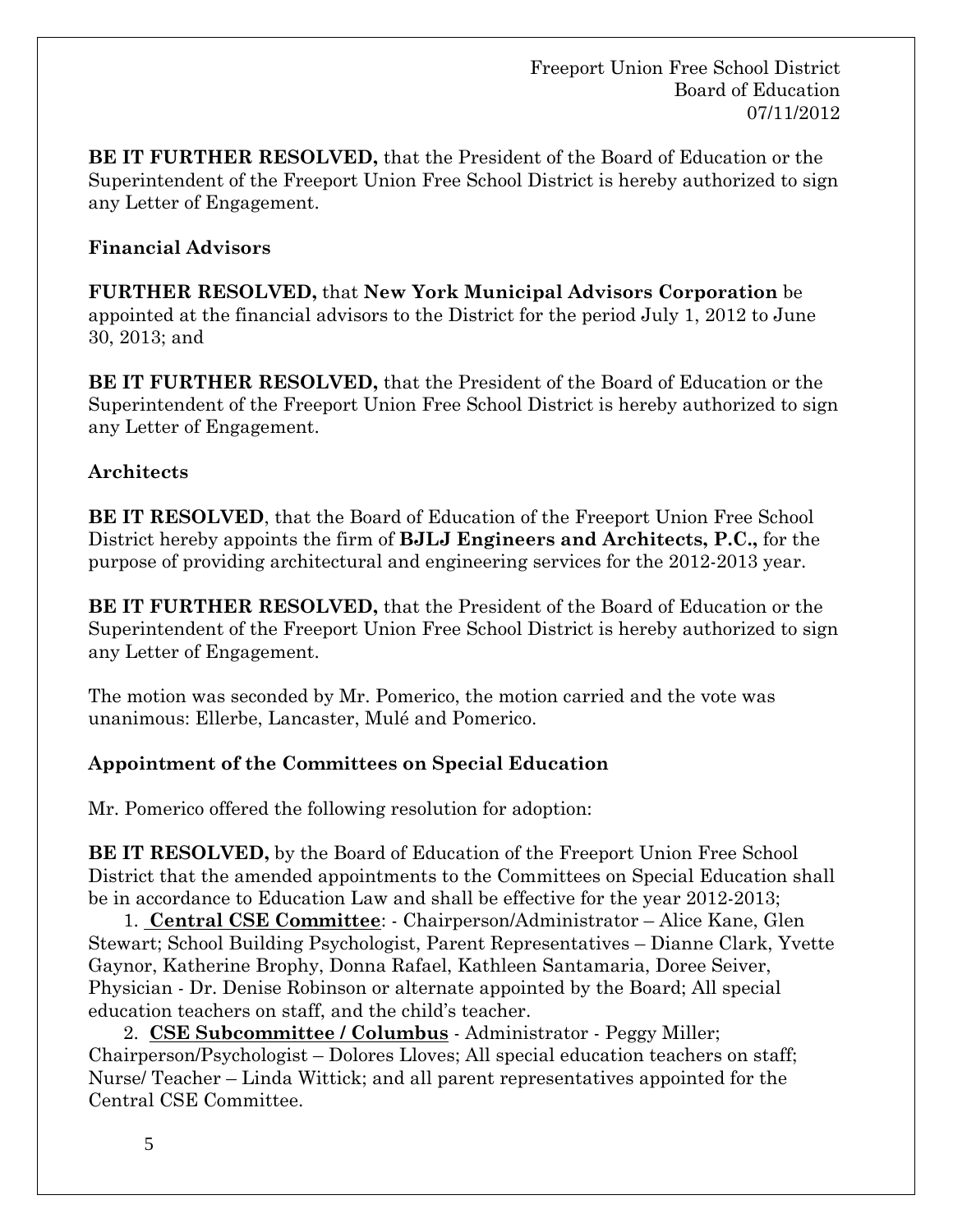3. **CSE Subcommittee / Archer** - Administrator - Paula Lein; Chairperson/Psychologist - Lissette Santiago; All special education teachers on staff; Nurse/ Teacher –Mary Ann Seitz; the child's teacher, and all parent representatives appointed for the Central CSE Committee.

 4. **CSE Subcommittee / Bayview** – Administrator - Odette Wills; Chairperson/Psychologist – Maria Vasquez-Wright; All special education teachers on staff; the child's teacher, Nurse/ Teacher – Lisa Rabinowitz; and all parent representatives appointed for the Central CSE Committee.

 5. **CSE Subcommittee /Giblyn** - Administrator – Amanda Villalba; Chairperson/Psychologist - Stephanie Metzger; All special education teachers on staff; the child's teacher, Nurse/ Teacher – Agnes Burgess; and all parent representatives appointed for the Central CSE Committee.

 6. **CSE Subcommittee / New Visions** - Administrator – Renee Crump; Chairperson/Psychologist – Ilona Fiola; All special education teachers on staff; the child's teacher, Nurse/ Teacher – Antonia Pincus; and all parent representatives appointed for the Central CSE Committee.

 7. **CSE Subcommittee / Atkinson**- Administrator – Consuelo Velez; Chairperson/Psychologist – Jennifer Lopez/Magaly Raiehle, All special education teachers on staff; Nurse/ Teacher – Agnes Burgess; the child's teacher, and all parent representatives appointed for the Central CSE Committee.

 8. **CSE Subcommittee / Dodd** - Administrator – John O'Mard; Chairpersons/ Psychologists – Michael McGinn/ Magaly Raiehle, All special education teachers on staff; the child's teacher, Nurse/ Teacher - Peggy Sameroff; and all parent representatives appointed for the Central CSE Committee.

 9. **CSE Subcommittee / FHS** - Administrator – Linda Carter; Chairpersons/Psychologists - Glenn Clark, Esperanza Yepes, Elizabeth D'Aiello; All special education teachers on staff; the child's teacher, Nurses/ Teachers - Sarah Molese, Lorie Regan, Lorraine Quintanilla; and all parent representatives appointed for the Central CSE Committee.

 10. **CSE Subcommittee** / **Out of District Students**; Administrator – Allice Kane and Glenn Stewart, Chairperson Matthew Sether, Special Education teachers, General Education teachers and all parent representatives appointed for the Central CSE Committee.

 11. **Committee on Preschool Special Education** - Administrator – Peggy Miller, Chairperson, Arthur Dozier; Parent Representatives - all parent representatives appointed for the Central CSE Committee, Evaluators/Teachers on staff at State Education Department approved preschool special education programs, evaluation sites, and County approved itinerant service providers; Professionals from Agencies serving child - birth to two years - all professionals on staff; Professional appointed by the County - Antonia Della Veccia Monson or alternate County designee; and the surrogate parent will be named at a later date.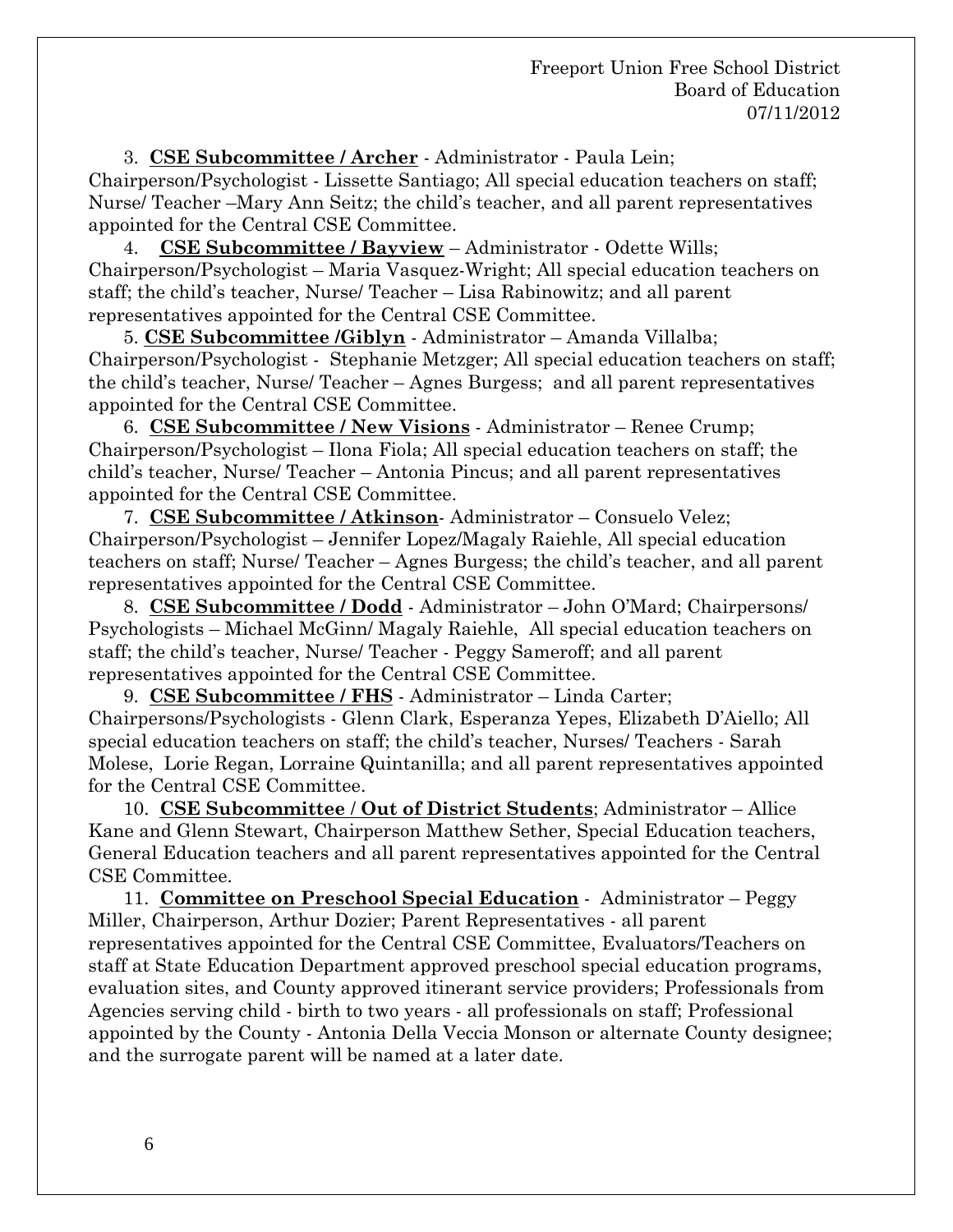**BE IT FURTHER RESOLVED**, that the District Clerk shall canvass the list of impartial hearing officers who have expressed a willingness to conduct hearings in Nassau County in order to assess whether such hearing officers are willing to serve as hearing officers in connection with Freeport matters and to ascertain whether there is any conflict of interest or appearance of impropriety which would preclude a hearing officer from hearing a Freeport matter.

The motion was seconded by Mr. Ellerbe, the motion carried and the vote was unanimous: Ellerbe, Lancaster, Mulé and Pomerico.

# **Appointment of the School Physicians**

Mr. Ellerbe offered the following resolution for adoption:

**BE IT RESOLVED,** by the Board of Education of the Freeport Union Free School District that the following physicians shall be appointed as school physicians for the 2012-2013 year:

Dr. Denise Robinson; Dr. David Klein: Dr. Suanne Kowal-Connelly

The motion was seconded by Ms. Lancaster, the motion carried and the vote was unanimous: Ellerbe, Lancaster, Mulé and Pomerico.

## **Appointments to the Scholarship and Honors Board**

Ms. Lancaster offered the following resolution for adoption:

**BE IT RESOLVED,** that the Board of Education of the Freeport Union Free School District hereby appoints the following members to the Scholarship and Honors Board as follows:

| Dr. Robert Tucker    | term ending June 30, 2015 |
|----------------------|---------------------------|
| Mr. Charles Hawkins  | term ending June 30, 2015 |
| Mr. Jorge Heras, Jr. | term ending June 30, 2013 |

The motion was seconded by Mr. Ellerbe, the motion carried and the vote was unanimous: Ellerbe, Lancaster, Mulé and Pomerico.

## **Designation of Banks as Depositories**

Mr. Pomerico offered the following resolution for adoption:

**BE IT RESOLVED,** by the Board of Education of the Freeport Union Free School District that JP Morgan Chase Bank, Citibank, Bank of America, HSBC Bank, Capital One Bank, T.D. Bank, Municipal Investors Service Corporation (MBAI) Flushing Bank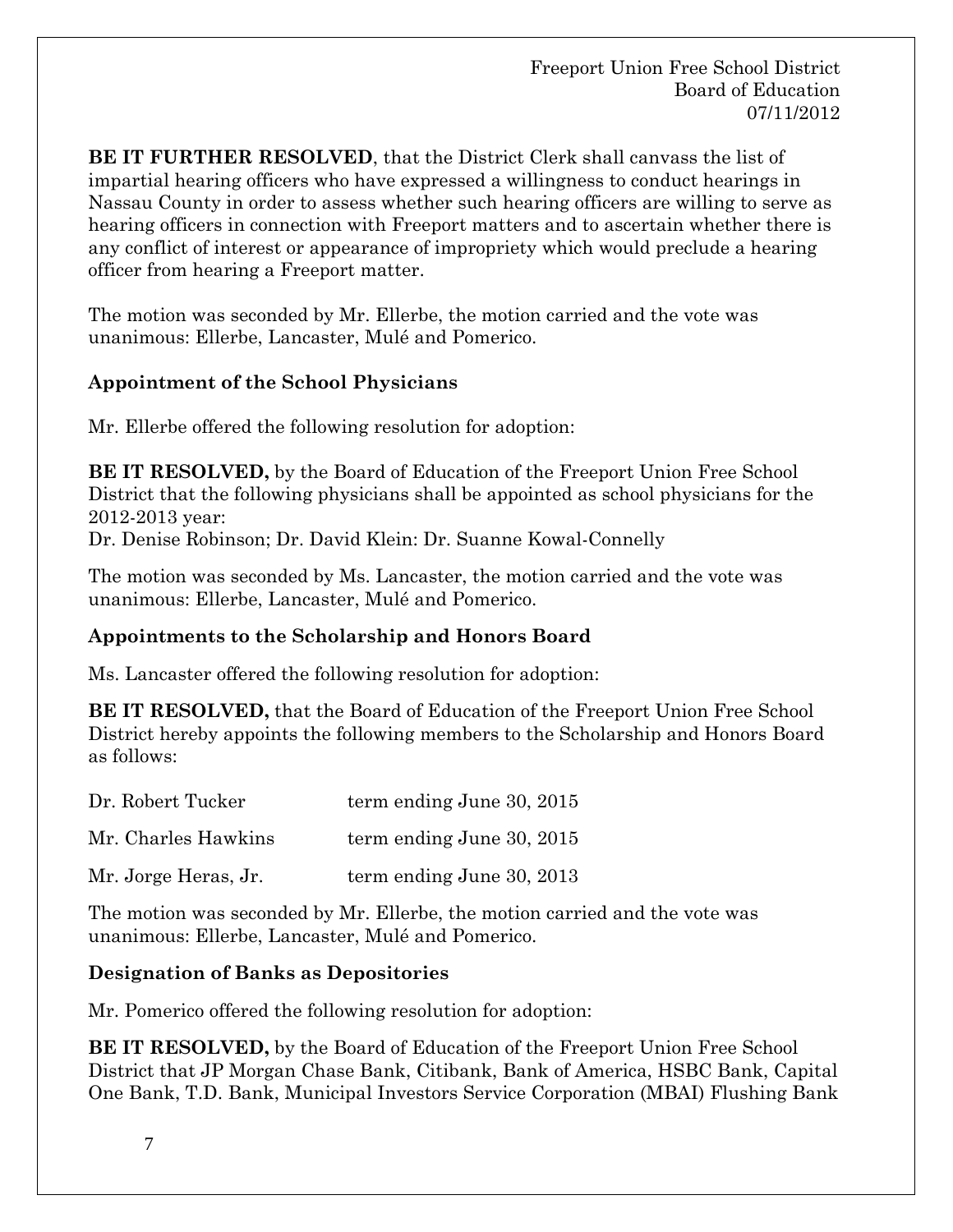and NYLAF (Cadre Securities, Inc.) shall be designated as the depositories of the District for 2012-2013.

The motion was seconded by Mr. Ellerbe, the motion carried and the vote was unanimous: Ellerbe, Lancaster, Mulé and Pomerico.

## **Appointment of the Official Papers**

Mr. Pomerico offered the following resolution for adoption:

**BE IT RESOLVED,** by the Board of Education of the Freeport Union Free School District that The Freeport/Baldwin Leader, and the Long Island Graphic, two papers with local distribution, shall be designated as the official papers for the purpose of placing legal advertisements; and

**THAT** Newsday shall be designated as the official alternate paper for the purpose of placing legal advertisements on an emergency and need basis.

The motion was seconded by Ms. Lancaster and the motion carried unanimously: Ellerbe, Lancaster, Mulé and Pomerico.

# **Authorization of Petty Cash Accounts**

Ms. Lancaster offered the following resolution for adoption:

**BE IT RESOLVED,** by the Board of Education of the Freeport Union Free School District that petty cash accounts be established for the 2012-2013 year. These accounts shall be established as follows:

- 1. District Clerk, District Clerks Office in the amount of \$100;
- 2. Senior Account Clerk, Business Office in the amount of \$100;
- 3. Senior Account Clerk, Business Office in the amount of \$100;
- 4. High School Principal in the amount of \$100;
- 5. Junior High School Principal in the amount of \$100;
- 6. Atkinson School Principal in the amount of \$100;
- 7. Archer Street School Principal in the amount of \$100;
- 8. Leo F. Giblyn School Principal in the amount of \$100;
- 9. Bayview Avenue School Principal in the amount of \$100;
- 10. New Visions School Principal in the amount of \$100;
- 11. Columbus Avenue School Principal in the amount of \$100; and
- 12. Cafeteria in the amount of \$100.

The motion was seconded by Mr. Pomerico, and unanimously carried: Ellerbe, Lancaster, Mulé and Pomerico.

# **Authorization to Make Budget Transfers**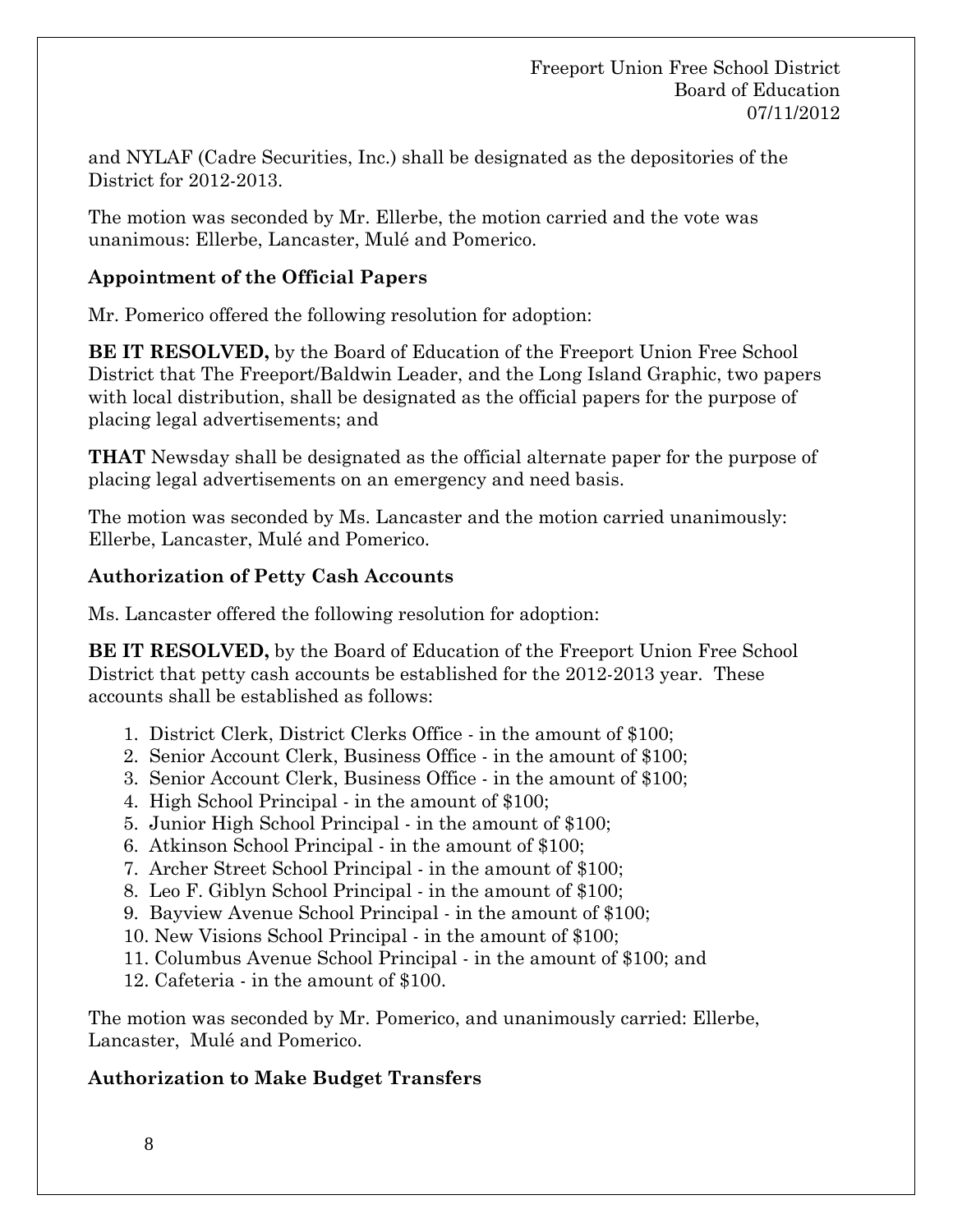Ms. Lancaster offered the following resolution for adoption:

**BE IT RESOLVED,** by the Board of Education of the Freeport Union Free School District that the Superintendent of Schools and his designee is hereby authorized to make budget transfers in accordance with the regulations as set forth by the Commissioner of Education and in accordance with the policy on budget transfers as set forth by the Board.

The motion was seconded by Mr. Pomerico and unanimously carried: Ellerbe, Lancaster, Mulé and Pomerico.

# **Authorization to Open Bids**

Mr. Pomerico offered the following resolution for adoption:

**BE IT RESOLVED,** by the Board that the following employees be authorized to receive and open bid proposals for the 2012-2013 year:

Superintendent of Schools Assistant Superintendents Executive Directors Purchasing Official Clerk of the Board

Director of Facilities Assistant Business Administrator Directors and Coordinators Transportation Supervisor

**FURTHER RESOLVED**, that any three shall be present at all bid openings in accordance with Board Policy.

The motion was seconded by Mr. Ellerbe and unanimously carried: Ellerbe, Lancaster, Mulé and Pomerico.

## **Establishment of District Rates**

Mr. Pomerico offered the following resolution for adoption:

**BE IT RESOLVED,** that the Board hereby establishes the following schedule of rates:

A. **Use of Facilities (Buildings) and Fields** shall be in accordance with the regulations here attached and fee schedule shall be as follows: Auditorium: \$100 per hour Cafeteria: \$35 per day Classroom: \$10 per day Gymnasium: \$35 per day Custodial (Holidays & Weekends): \$45 per hour Security: \$30 per hour Audio Visual: \$45 per hour/Audio Visual Technician: \$10 per hour Field Permit (July-August 8 weeks): \$300 (no charge for in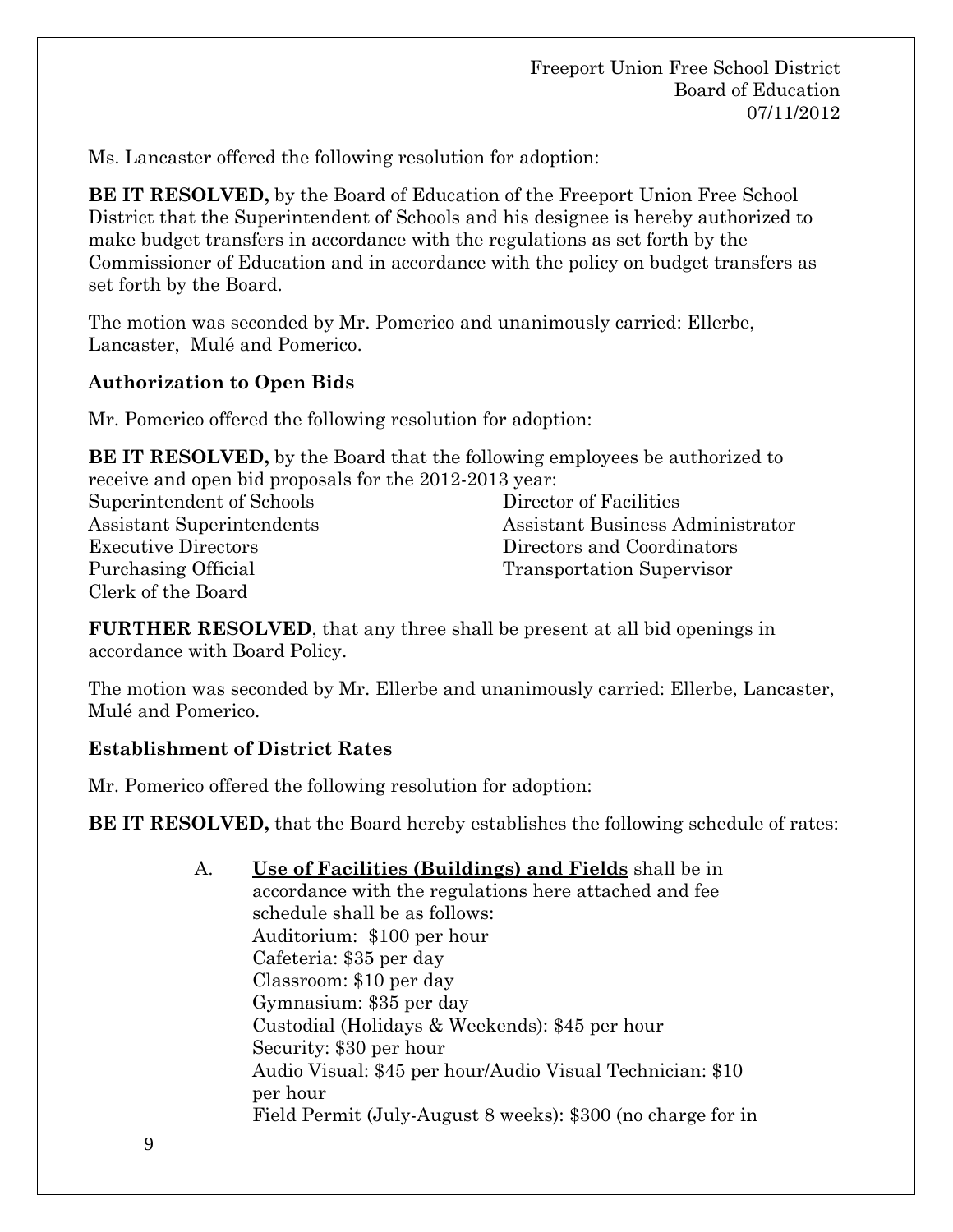district non-profit groups)

- B. Authorized Reimbursable Travel Mileage Allowance shall be set the IRS rate.
- C. **Daily Meal Allowance** for Conferences shall be set at \$45.00 per day.
- D. School Breakfast and Lunch Prices shall be as follows: Pre-Kindergarten; Breakfast - \$1.25; Lunch - \$1.25 Elementary (K-6); Breakfast - \$1.25; Lunch - \$2.00 Middle School (7-8); Breakfast - \$1.25; Lunch - \$2.25 High School (9-12); Breakfast - \$1.50; Lunch - \$2.25 Milk & Chocolate Milk - \$0.40
- E. Substitute Teacher, Teacher Assistant, Clerical Rates and Student Worker Rate shall be as follows: Daily Substitute Teacher rate - \$100 Permanent Substitute Teacher rate - \$125 Substitute Teacher Assistant rate - \$10.00 per hour Substitute Clerical rate - \$10.00 per hour Student Worker rate - \$8.25 per hour F. District Rates for Poll Workers Head of Polls - \$10.00 per hour
	- Poll Workers \$8.50 per hour

The motion was seconded by Ms. Lancaster and the motion was unanimously carried: Ellerbe, Lancaster, McQuillan, Mulé and Pomerico.

# **Designation of Authorized Signatures on Checks**

Ms. Lancaster offered the following resolution for adoption:

**BE IT RESOLVED,** that the Treasurer be authorized to sign checks on behalf of the District for the period to begin July 1, 2012 and end June 30, 2013; and **FURTHER RESOLVED,** that in the absence of the Treasurer, the Deputy Treasurer shall be authorized to sign checks on behalf of the District for the period to begin July 1, 2012 and end June 30, 2013

The motion was seconded by Mr. Pomerico and the motion was unanimously carried: Ellerbe, Lancaster, Mulé and Pomerico.

# **Certification of Payrolls**

Mr. Pomerico offered the following resolution for adoption:

**BE IT RESOLVED,** by the Board of Education of the Freeport Union Free School District that the Superintendent of Schools or his designee shall be designated as the authorized person to certify the payrolls of the District from July 1, 2012 to June 30, 2013.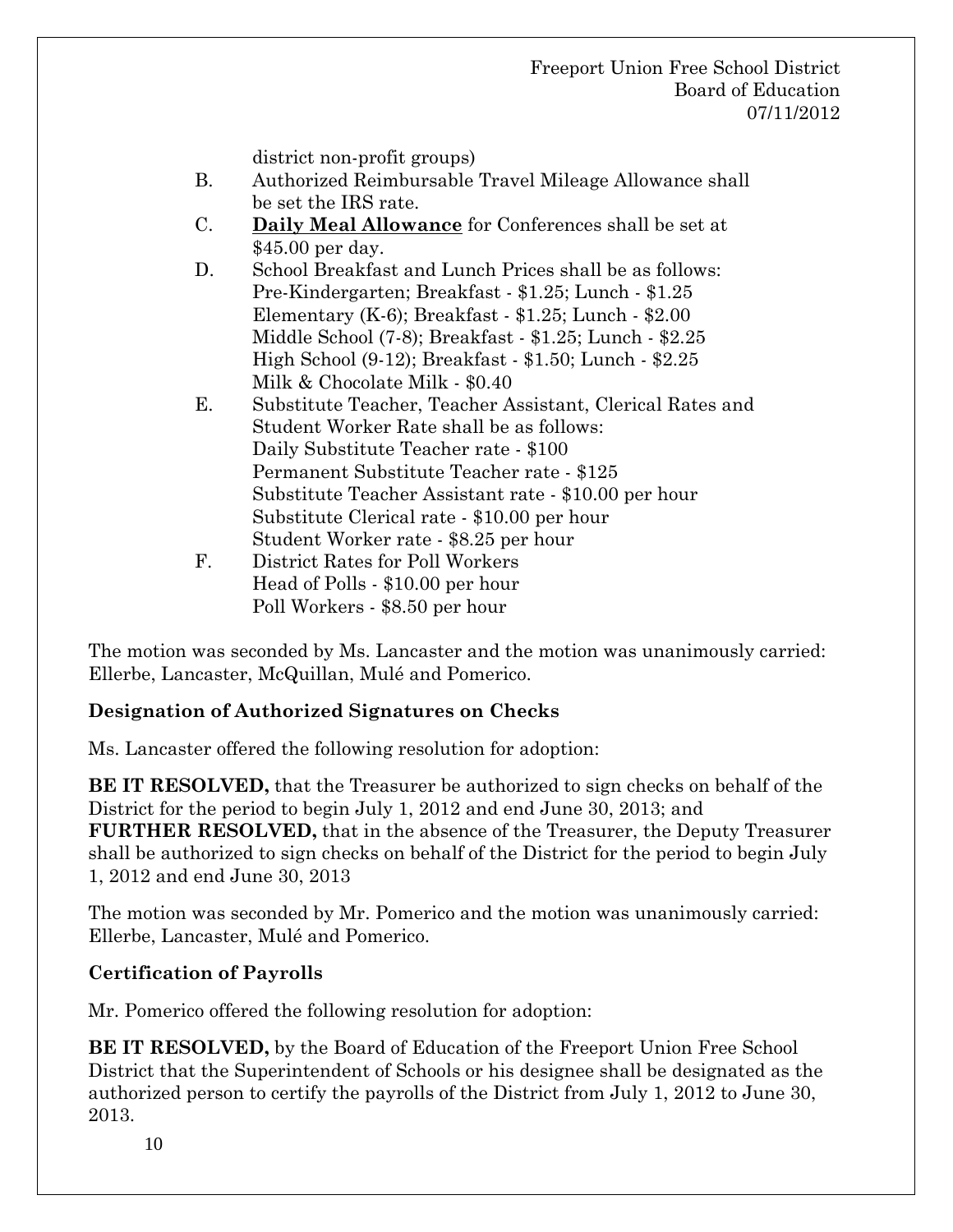The motion was seconded by Ms. Lancaster and unanimously carried: Ellerbe, Lancaster, Mulé and Pomerico.

# **Authorization to Approve Conferences**

Mr. Ellerbe offered the following resolution for adoption:

**BE IT RESOLVED,** by the Board of Education of the Freeport Union Free School District that the Superintendent of Schools and his or her designee shall be designated as the authorized persons to approve employee requests to attend conferences for the school year 2012-2013.

The motion was seconded by Ms. Lancaster and unanimously carried: Ellerbe, Lancaster, Mulé and Pomerico.

# **Bonding of Employees**

Ms. Lancaster offered the following resolution for adoption:

**BE IT RESOLVED,** by the Board of Education of the Freeport Union Free School District in accordance with the Laws of the State of New York, that all the employees and officers of the Board shall be bonded and included within the blanket public employee dishonesty insurance policy purchased by the Freeport Union Free School District. The insurance policy covers all employees including the Superintendent, Assistant Superintendent for Business, Treasurer, Deputy Treasurer, Purchasing Agent, Payroll Clerk, Accounts Payable Clerk, Assistant Business Administrator, Central Treasurer for Extra Classroom Activity Fund, Internal Auditor and Internal Claims Auditor.

The motion was seconded by Mr. Pomerico and unanimously carried: Ellerbe, Lancaster, Mulé and Pomerico.

## **Acceptance of State and Federal Funds**

Mr. Pomerico offered the following resolutions for adoption:

**BE IT RESOLVED,** by the Board of Education of the Freeport Union Free School District that the Board accepts, as a necessary preliminary, any and all State and Federal funds that are to be used for the improvement of the Educational System of the Freeport Public Schools.

**BE IT ALSO RESOLVED,** that the Board of Education of the Freeport Union Free School District hereby authorizes the Superintendent of Schools to apply for and accept all grants from governmental and private organizations.

The motions were seconded by Ms. Lancaster and unanimously carried: Ellerbe, Lancaster, Mulé and Pomerico.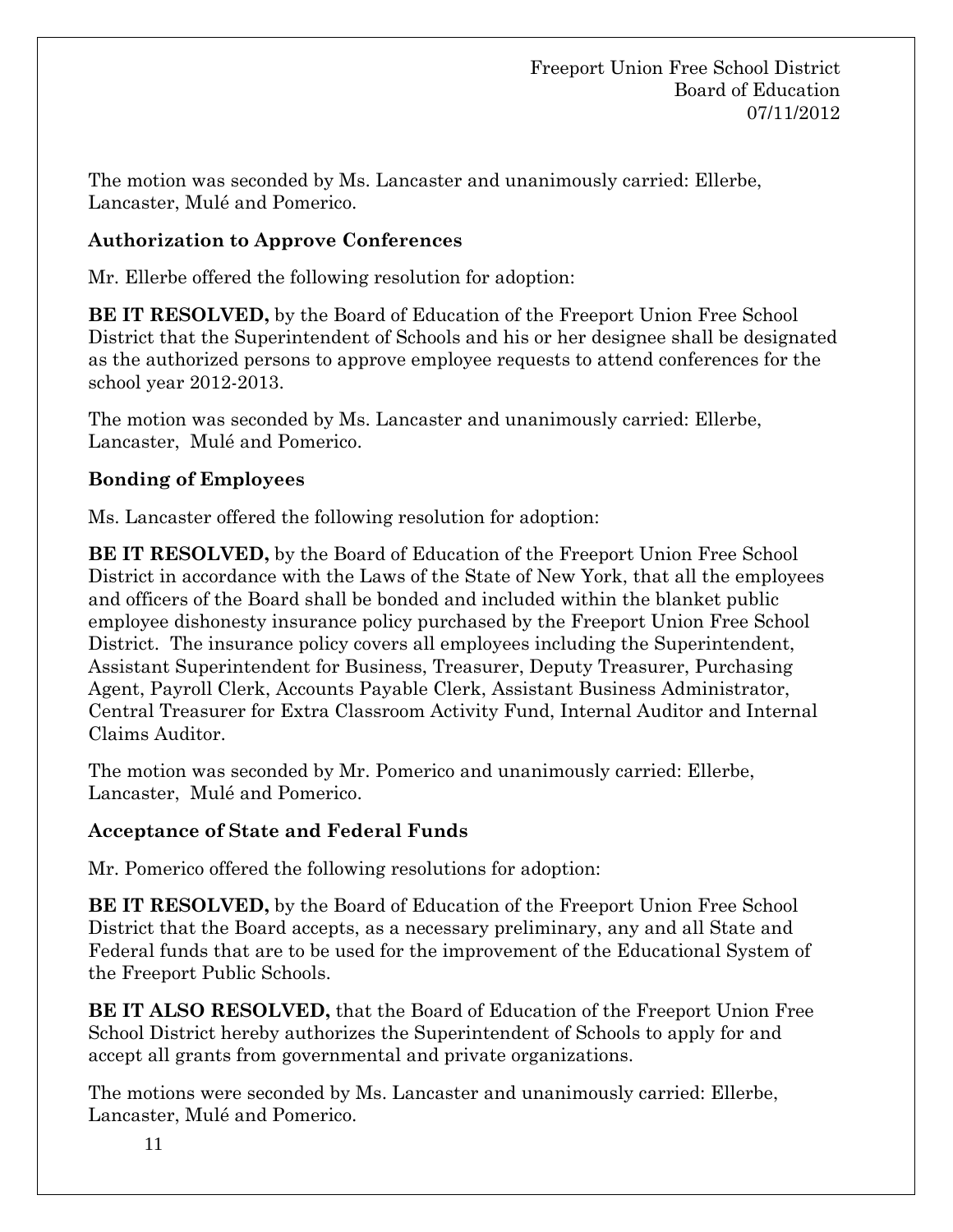# **Indemnification of School Board Members and Employees**

Mr. Ellerbe offered the following resolution for adoption:

**WHEREAS**, Section 18 of the Public Officers Law of the State of New York authorizes municipal corporations, including boards of education, to adopt supplemental defense and indemnification provisions to those contained in the Education Law; and

**WHEREAS**, the statute authorizes boards of education to defend, indemnify and save harmless, members of boards of education and officers, agents and employees of boards of education; authorized parent volunteers; members of school-based planning and shared decision making committees; and members of the district's audit committee, in connection with any claims, awards or judgments obtained against such board members, officers, agents or employees; authorized parent volunteers; members of school-based planning and shared decision making committees; and members of the district's audit committee in any State or Federal Court, in the amount of any judgment, award or settlement of any such claim, provide the act or omission from which such judgment, award or claim arose or occurred while the board member, officer, agent or employee or authorized parent volunteer; member of a school-based planning and shared decision making committee; or a member of the district's audit committee was acting within the scope of his or her office or employment or authorized volunteer duties;

**BE IT RESOLVED,** that the Board of Education of the Freeport Union Free School District hereby adopts the supplemental defense and indemnification provisions contained in Section 18 of the Public Officers Law for its Board members, officers, agents and employees; authorized parent volunteers, members of school-based planning and shared decision making committees; and members of the district's audit committee. This coverage shall supplement and shall be in addition to the coverage available to such individuals under other enactments, including but not limited to the Education Law of the State of New York; and

**BE IT RESOLVED**, that supplemental hereto and as an additional perquisite to public office and employment, the Board hereby further extends the right to be defended and indemnified as provided in Public Officers Law, §18 to board members, school officers, agents and employees who are requested or are called to testify as a witness or to answer questions concerning their acts or omissions within the scope of their office, agency or employment before a grand jury, the Office of the District Attorney or other law enforcement official. Nothing herein contained shall be construed to authorize or require defense or indemnification to a board members, school officer, agent or employee who has been identified as a defendant in a pending criminal prosecution or where such individual, or the school district, has reason to believe that such individual is a target in a criminal investigation or prosecution by the Office of the District Attorney or other law enforcement entity.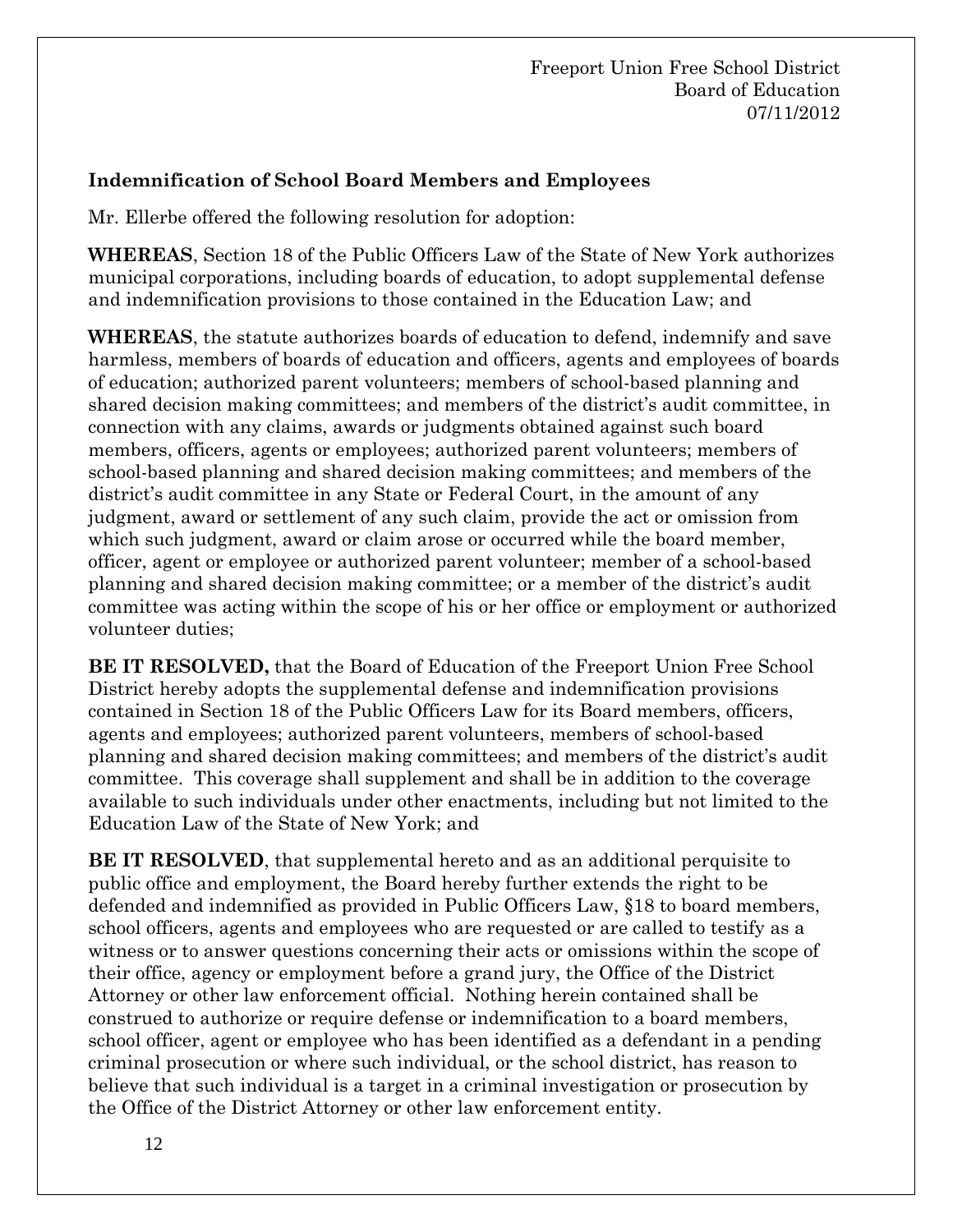The motion was seconded by Ms. Lancaster and the motion unanimously carried: Ellerbe, Lancaster, Mulé and Pomerico.

# **Authorization of Board Memberships**

Ms. Lancaster offered the following resolution for adoption:

**BE IT RESOLVED,** by the Board of Education of the Freeport Union Free School District that the Board agrees to and does hereby authorize membership in the following organizations related to education for the 2011-2012 school year: National School Boards Association

> New York State School Boards Association Nassau - Suffolk School Boards Association R. E. F. I. T. National Alliance of Black School Educators ((NABSE) New York State Magnet Schools National Caucus of Hispanic School Board Members NYS Caucus of Black School Board Members (NYSCBSBM)

The motion was seconded by Mr. Pomerico and the motion carried: Ellerbe, Lancaster, Mulé and Pomerico.

# **Authorization to Enter into Agreements**

Mr. Pomerico offered the following resolution for adoption:

**BE IT RESOLVED,** that the Superintendent of Schools is hereby authorized and directed to enter into resolution agreements resolving impartial hearings on behalf of the Board of Education when in his or her judgment the proposed resolution is in the best interest of the District.

The motion was seconded by Mr. Ellerbe, and unanimously carried: Ellerbe, Lancaster, Mulé and Pomerico.

## **Appointment of Administrators to the Teacher Center Board**

Ms. Lancaster offered the following resolution for adoption:

**BE IT RESOLVED** that the Board of Education of the Freeport Union Free School District hereby appoints Dr. Wafa Westervelt and Pamela Maltese as Administrators to the Freeport Teacher Center Board for the 2012-2013 school year.

The motion was seconded by Mr. Ellerbe unanimously carried: Ellerbe, Lancaster, McQuillan, Mulé and Pomerico.

# **Appointment of the Board of Registration**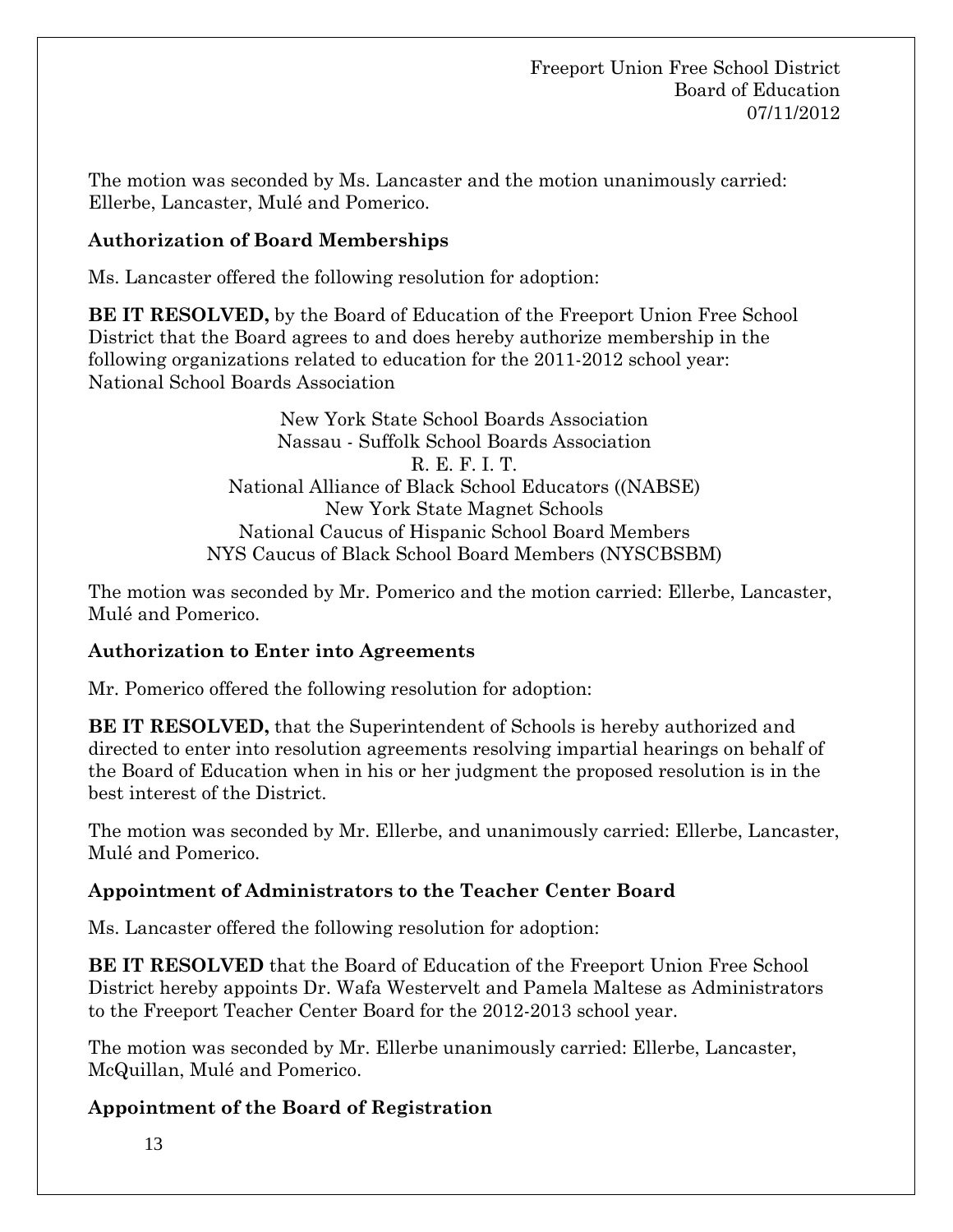Ms. Lancaster offered the following resolution for adoption:

**BE IT RESOLVED,** by the Board of Education of the Freeport Union Free School District that the Board of Registration shall be appointed in accordance with Education Law, and shall serve until thirty days following the next Election; THE Board hereby appoints: Denise Elmore (Chairperson of Election); Janice Falco; Joann Cook; Frank Tucker; Joan Holland; Erika Elmore.

The motion was seconded by Mr. Pomerico and unanimously carried: Ellerbe, Lancaster Mulé and Pomerico.

# **Resolution for Conference Attendance and Reimbursement of Expenses**

Mr. Pomerico offered the following resolution for adoption:

**BE IT RESOLVED,** that the Board of Education of the Freeport Union Free School District herewith approves the attendance by Board of Education Members at any conferences, workshops, training sessions, educational information sessions and any other presentations by the educational organizations and institutions set forth below for the 2012-2013 school year:

> The National School Boards Association The Nassau-Suffolk School Boards Association The New York State School Boards Association New York State Education Department Reform Educational Financing Inequities Today (R. E. F. I. T.) New York State Magnet Schools Board of Cooperative Educational Services (BOCES) SCOPE

**BE IT FURTHER RESOLVED,** that Board members who want to participate in conferences, programs, workshops and training sessions sponsored by any other educational organizations or institutions should obtain prior approval from the Board.

**BE IT FURTHER RESOLVED,** and in keeping with our Mission and Vision Statements, the Board of Education is committed to the education of the children of Freeport and to that end, wishes to participate in any and all programs which will help our Board enhance, enrich and improve our students and help them become life long learners.

The Board has determined that attendance of Board Members at conferences, workshops, training sessions, educational information sessions and any other presentations by educational organizations and institutions is in the best interest of the District and therefore has determined to reimburse attending Board Members for all reasonable and appropriate expenses, which may be prepaid by the District if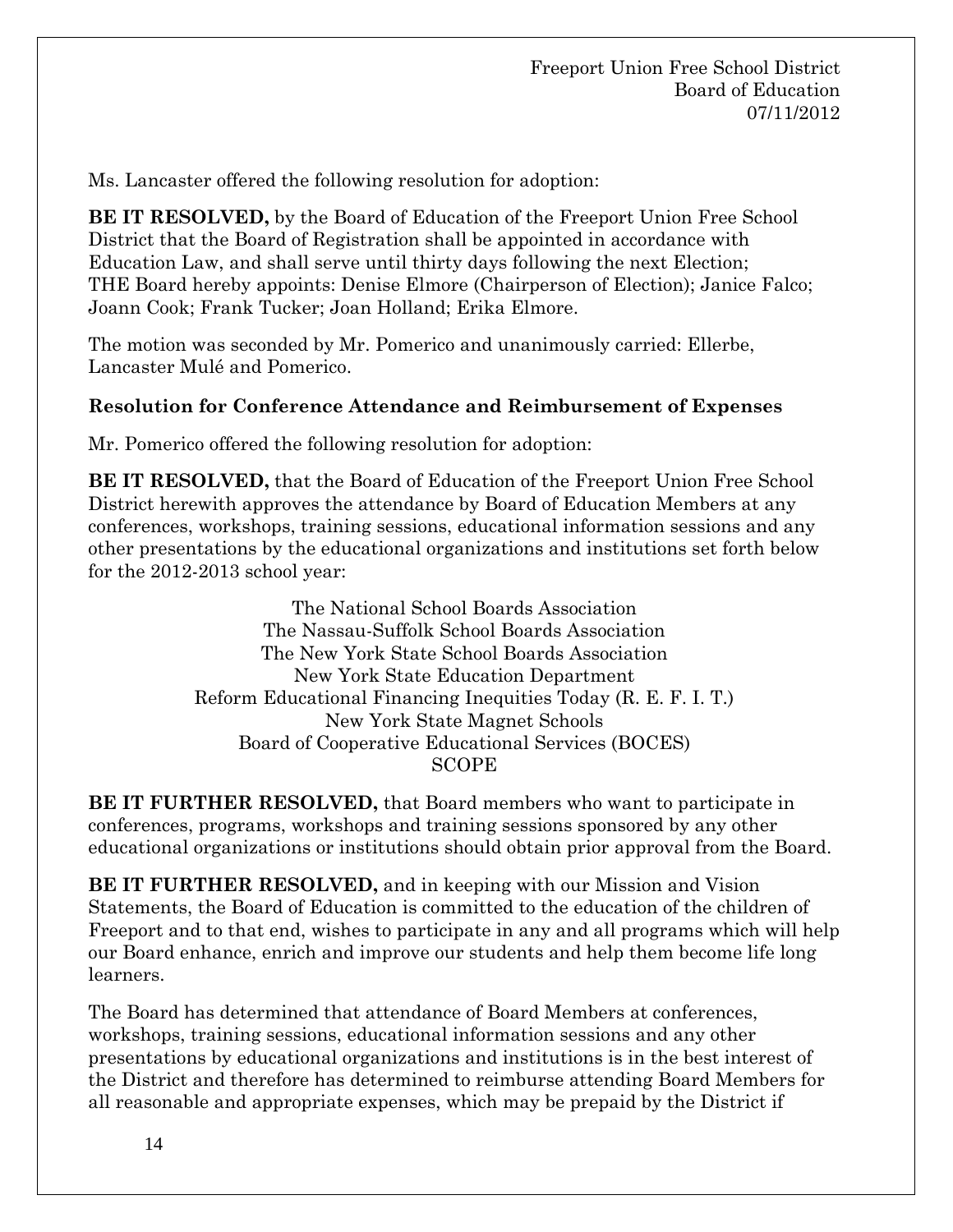appropriate, including meal, transportation, and lodging costs and registration fees. Reimbursement for meals shall be at a reasonable non-lavish cost. Detailed bills must be submitted to justify meal expenses. Transportation costs, which may be prepaid by the District if appropriate, will be reimbursed after careful consideration of the most economical and practical means of transportation available. Registration, workshop and other fees as itemized in conference literature will be reimbursed at actual cost, or pre-paid by the District. Reimbursement or pre-payment for lodging will be at a rate not in excess of the rate charged by the meeting hotel. Attending Board Members will be provided with tax exemption certificates for use if applicable.

The motion was seconded by Ms. Lancaster and the motion carried unanimously: Ellerbe, Lancaster, Mulé and Pomerico.

# **COMPUTER EQUIPMENT, CELLULAR PHONES, CREDIT CARDS, MEALS AND REFRESHMENTS**

Mr. Ellerbe offered the following resolutions for adoption:

# **COMPUTER EQUIPMENT**

**BE IT RESOLVED,** that the Board of Education of the Freeport Union Free School District hereby authorize the district to provide computer equipment for home use by school board members, the Superintendent, the Deputy Superintendent, the Assistant Superintendents, and the Executive Director of Operations, where the computers remain the property of the district; where the computers are returned to the district at the expiration of the board member's term or retirement/resignation of the Superintendent, the Deputy Superintendent, the Assistant Superintendents, or the Executive Director of Operations.

**BE IT FURTHER RESOLVED**, that the computers are to be used to enhance communication on school district matters.

# **CELLULAR PHONES**

**BE IT RESOLVED,** that the Board of Education hereby authorizes the Superintendent or designee to issue a school district-owned cellular phone to a district employee when required by that employee's job duties.

**BE IT RESOLVED,** that the cellular phones are provided to the employees for business purposes and are not to be used by anyone other than a school district employee. Be it further resolved that the district will assure that it does not purchase a plan with a greater allowance than is reasonably necessary; the business office shall evaluate the cellular phone plan at least once a year.

# **CREDIT CARDS**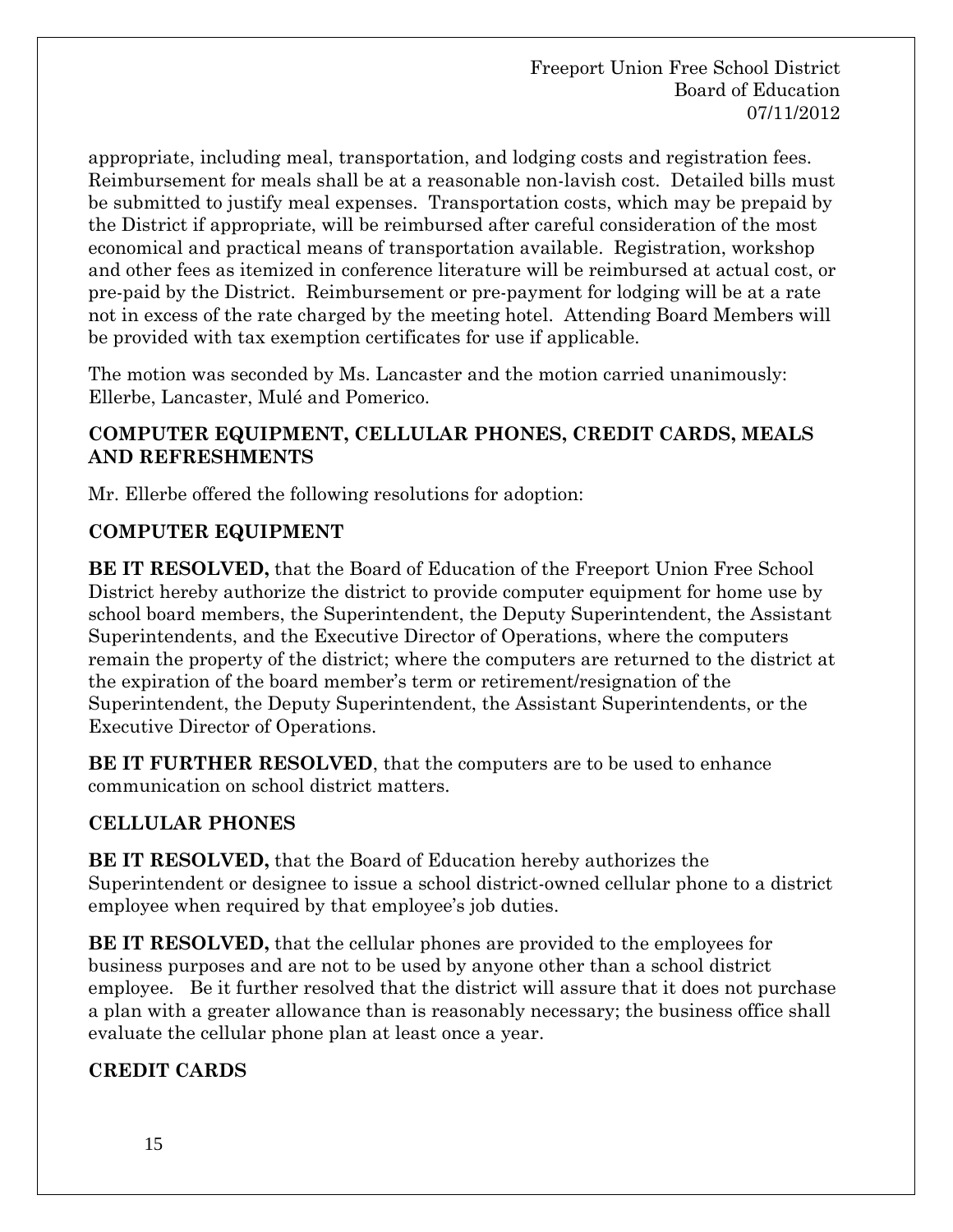**BE IT RESOLVED,** that the Board of Education hereby authorizes issuance of credit cards to the Superintendent of Schools, the Deputy Superintendent of Schools/Purchasing Agent and the Assistant Superintendent for Personnel/District Clerk.

**BE IT FURTHER RESOLVED,** that the credit cards are to be used for authorized, reimbursable, school business related expenses only.

# **MEALS AND REFRESHMENTS**

**BE IT RESOLVED,** that the Board of Education recognizes that from time-to-time it may be appropriate to provide meals and/or refreshments at District meetings and/or events which are being held for an educational purpose. Examples of authorized categories of expenditures include but are not limited to refreshments for staff on Teacher Orientation Day at the beginning of each year, staff recognition meetings, refreshments for Superintendent's Conference Days, community/district meetings, assessment day, grading of tests, receptions for volunteers, and other meetings at which district business is conducted.

The motions were seconded by Ms. Lancaster and unanimously carried: Ellerbe, Lancaster, Mulé and Pomerico.

# **Conclusion of the Reorganization Meeting**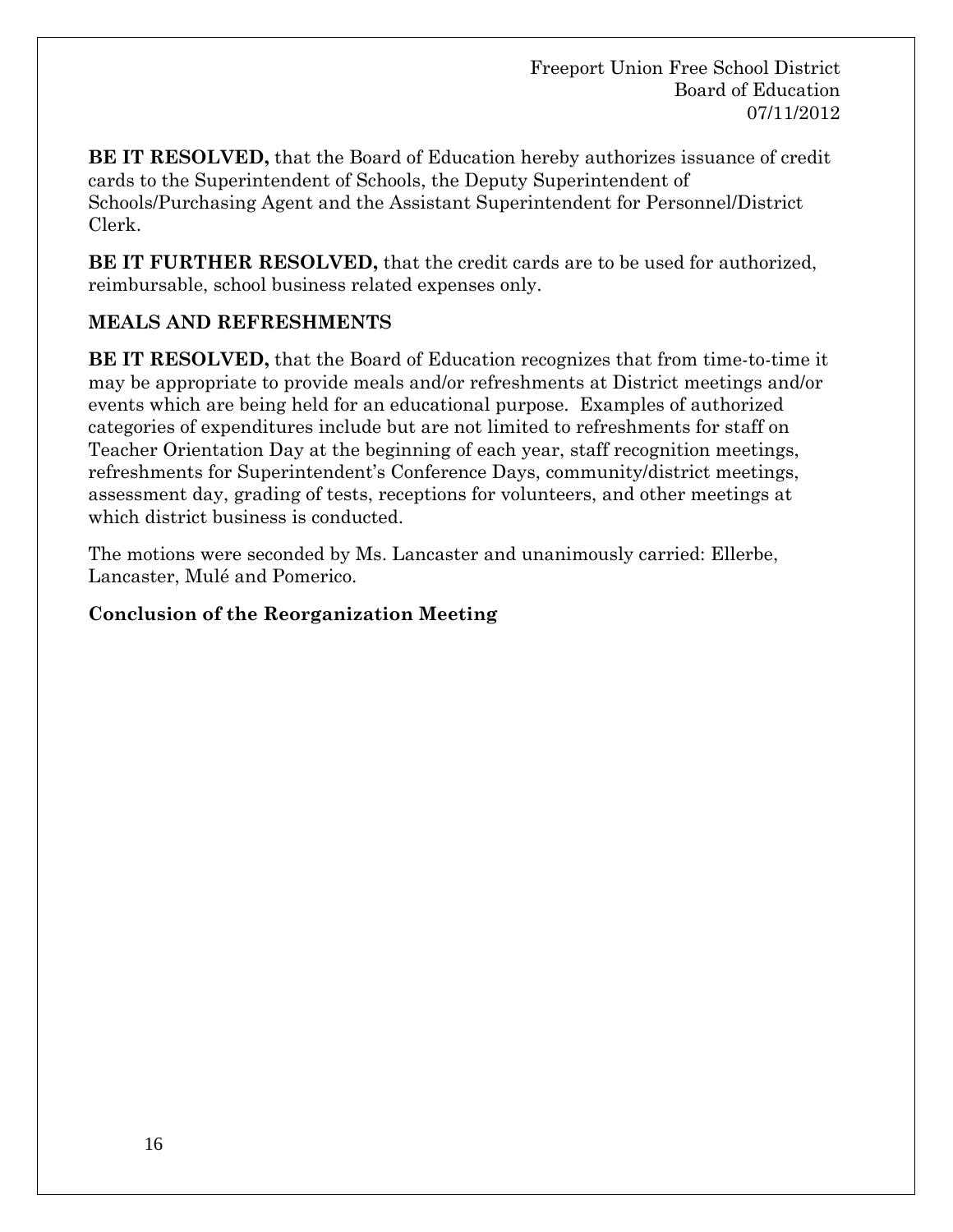# **Beginning of the Action Meeting**

## **Superintendent's Report**

The Superintendent of Schools, Dr Kishore Kuncham informed the public that Mrs. Debra McQuillan, who served on the Board for the past 8 years and has been the President of the Board for the past 6 years, has resigned, effective June 30, 2012 due to ill health. The Superintendent and other members of the Board praised Mrs. McQuillan for her dedication and her hard work on behalf of the children for the past 15 years. She was an exceptional leader and will be dearly missed.

Dr. Kuncham informed the public that by law, the Board has 3 options to fill the vacancy created by the resignation of Mrs. McQuillan:

- a) Leave the position vacant;
- b) Have a Special Election;
- c) Appoint someone for the remainder of the term.

The Board of Education has chosen to appoint someone to fill the vacant position for the one year term. Therefore, an ad will be placed in the Freeport Baldwin Leader and the Long Island Graphic for interested individuals to submit their resume and a cover letter stating the reasons why they want to join the Board of Education. The deadline for applications will be July 31, 2012 at 4:00 p.m. The Selection Committee of the Board will meet on August 6, 2012 to review the applications. Should there be a need, the Committee will interview the candidates at a later date.

The Superintendent also made the following remarks:

- Freeport High School Graduation at Hofstra University was a wonderful event. The venue was terrific and we are all very proud of our graduates and teachers.
- Senator Fuschillo has awarded Freeport Schools another \$40,000. This is also wonderful news. The Senator has been a friend to Freeport for many years.
- 235 students are participation in the Summer Arts Academy made possible through a 21st Century Grant.
- United Way and Chase have also made possible a summer program, and there is a Summer Smart Scholars program at C. W. Post University which is a big success for our children. We also have a K-6th Grade ESL program, a summer program in partnership with the Cradle of Aviation, and a  $5<sup>th</sup> - 11<sup>th</sup>$  Grade Science Research Program.
- The Synthetic Turf Field and Lighting will have a grand opening and dedication on September 7, 2012. It will also be our 1st evening game with the new flood lights on.
- Congratulations to Ms. Mulé upon being elected Board President, and to Ms. Lancaster, elected Vice President.
- Congratulations to Ms. Connie Velez, new Principal of Caroline G. Atkinson, Intermediate School.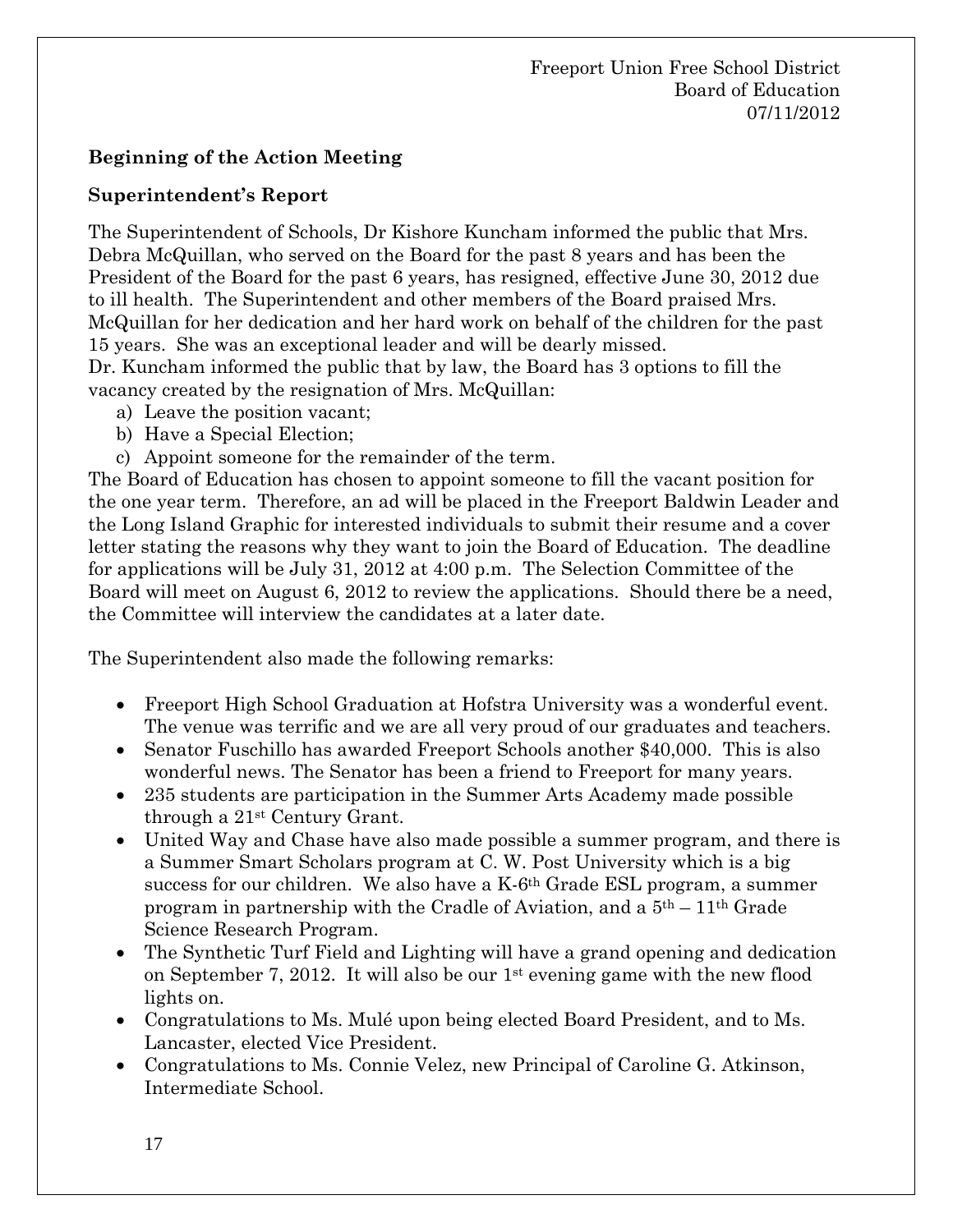# **Questions From the Public**

The public was given the opportunity to address the Board of Education. Each speaker was allowed to address the Board for four minutes on the other items for action. The Board and administration addressed the comments from the public.

On a consent agenda the following actions were approved on a motion by Mr. Ellerbe and a second by Ms. Lancaster:

# **Acceptance of the Minutes**

**BE IT RESOLVED,** that the Board of Education of the Freeport Union Free School District hereby accepts the minutes of the following meetings as written: June 20, 2012. **Leave of Absence** 

**BE IT RESOLVED**, that the Board of Education of the Freeport Union Free School District hereby grants a request for leave of absence as listed below:

**Jennifer Ford,** part-time Teaching Assistant, effective June 5, 2012 through June 30, 2012, for health reasons.

**Jeffrey Glass,** Social Studies Teacher, effective September 1, 2012 through June 30, 2013, for personal reasons.

**Candice Mordhorst,** Music Teacher, effective September 1, 2012 through October 15, 2012, for child care.

**Ana Alves Lee,** Cleaner, effective July 5, 2012 through August 27, 2012, for health reasons.

# **Resignation of Staff**

**BE IT RESOLVED**, that the Board of Education of the Freeport Union Free School District hereby accepts the letter(s) of resignation from the following staff members as listed below:

**Rachel Zamora**, part-time Teaching Assistant, effective June 27, 2012, for personal reasons

## **Appointment of Staff – Instructional Probationary**

**BE IT RESOLVED**, that the Board of Education of the Freeport Union Free School District, upon the recommendation of the Superintendent, hereby appoints the individuals listed in the attached Appointment of Staff Report - Probationary, in accordance with the rules of the Board of Regents. These individuals shall possess appropriate certification allowing them to serve as teachers in the public schools of New York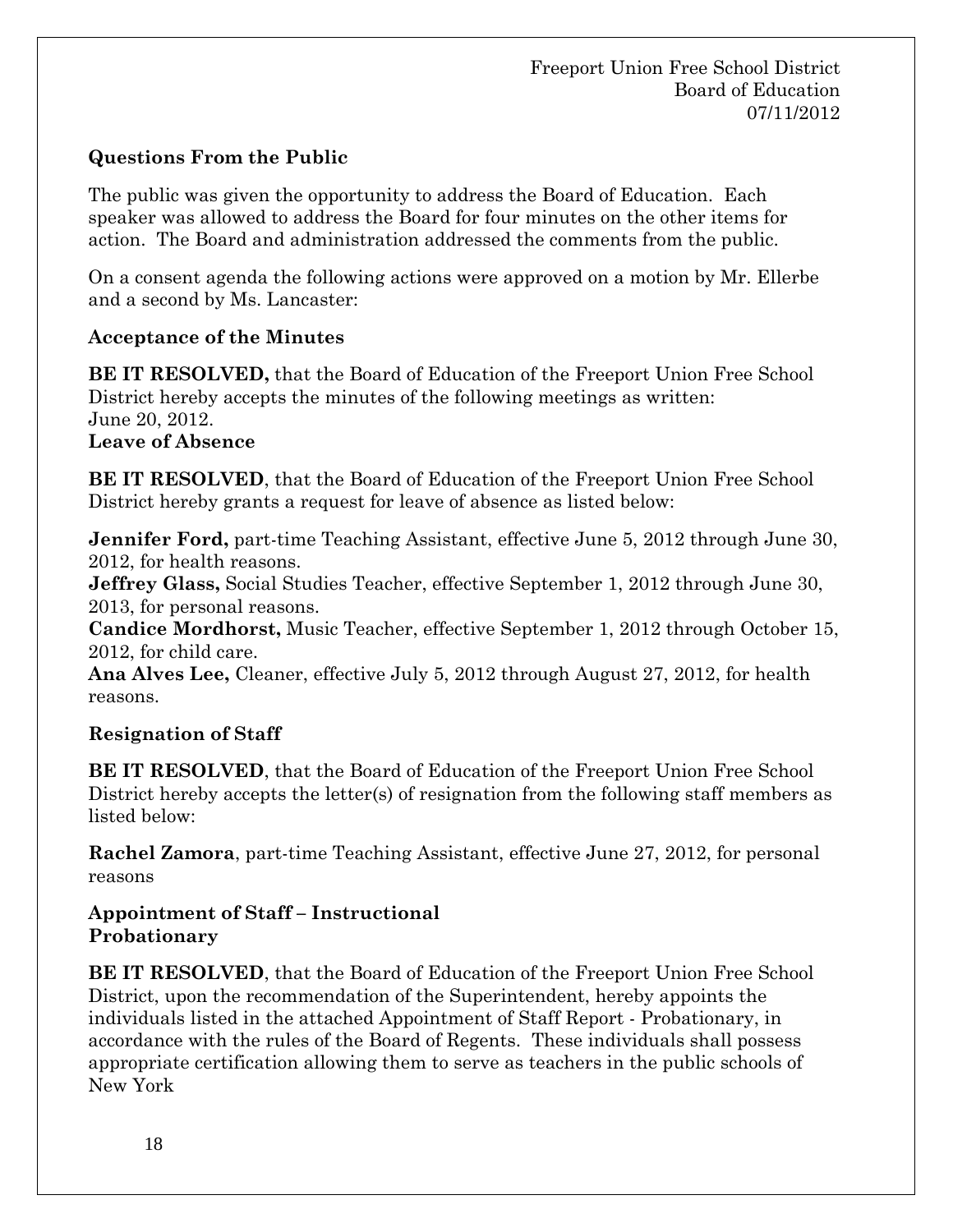**Carrie D'Ambrose**, Elementary Teacher (Bilingual), (replacing M. Flores, resigned) a probationary appointment effective September 1, 2012 through August 31, 2015 with an expected tenure date of September 1, 2015. Compensation will be on step 1-2A of the U3D Schedule at \$62,830. Assignment: Giblyn.

**Adrienne Hennawi,** Library Media Specialist, (replacing C. Bishop-Fink, resigned) a probationary appointment effective September 1, 2012 through August 31, 2014 with an expected tenure date of September 1, 2014. Compensation will be on step 1-2D of the U3D Schedule at \$66,798. Assignment: Bayview.

**Kristin Jones-Thom**, Elementary Teacher, (replacing, M. Giunta, retired) a probationary appointment effective September 1, 2012 through August 31, 2015 with an expected tenure date of September 1, 2015. Compensation will be on step 1-2A of the U3D Schedule at \$62,830. Assignment: Atkinson.

**Samantha Liff,** Elementary Teacher, (replacing, M. Yako, retired) a probationary appointment effective September 1, 2012 through August 31, 2015 with an expected tenure date of September 1, 2015. Compensation will be on step 1-2A of the U3D Schedule at \$62,830. Assignment: Columbus.

**Luz Jerez-Anello**, ESL Teacher, (replacing, V. Piali, retired) a probationary appointment effective September 1, 2012 through August 31, 2014 with an expected tenure date of September 1, 2014. Compensation will be on step 1-2A of the U3D Schedule at \$62,830. Assignment: New Visions.

## **Appointment of Staff - Non-Instructional Probationary**

**BE IT RESOLVED**, that the Board of Education of the Freeport Union Free School District hereby appoints the individuals as listed, in accordance with Civil Service Rules and Regulations.

**Lorraine Quintanilla,** Registered Nurse, (replacing M. Tucker, retired) a probationary appointment for 26 weeks upon Civil Service approval, September 1, 2012. Compensation will be on step 1 of the T3B Schedule for Registered Nurse at \$41,898. Assignment: FHS.

## **Appointment of Staff – Instructional Temporary**

**BE IT RESOLVED**, that the Board of Education of the Freeport Union Free School District, upon the recommendation of the Superintendent, hereby appoints the individuals listed in the attached Appointment of Staff Report - Temporary, in accordance with the rules of the Board of Regents. These individuals shall possess appropriate certification allowing them to serve as teachers in the public schools of New York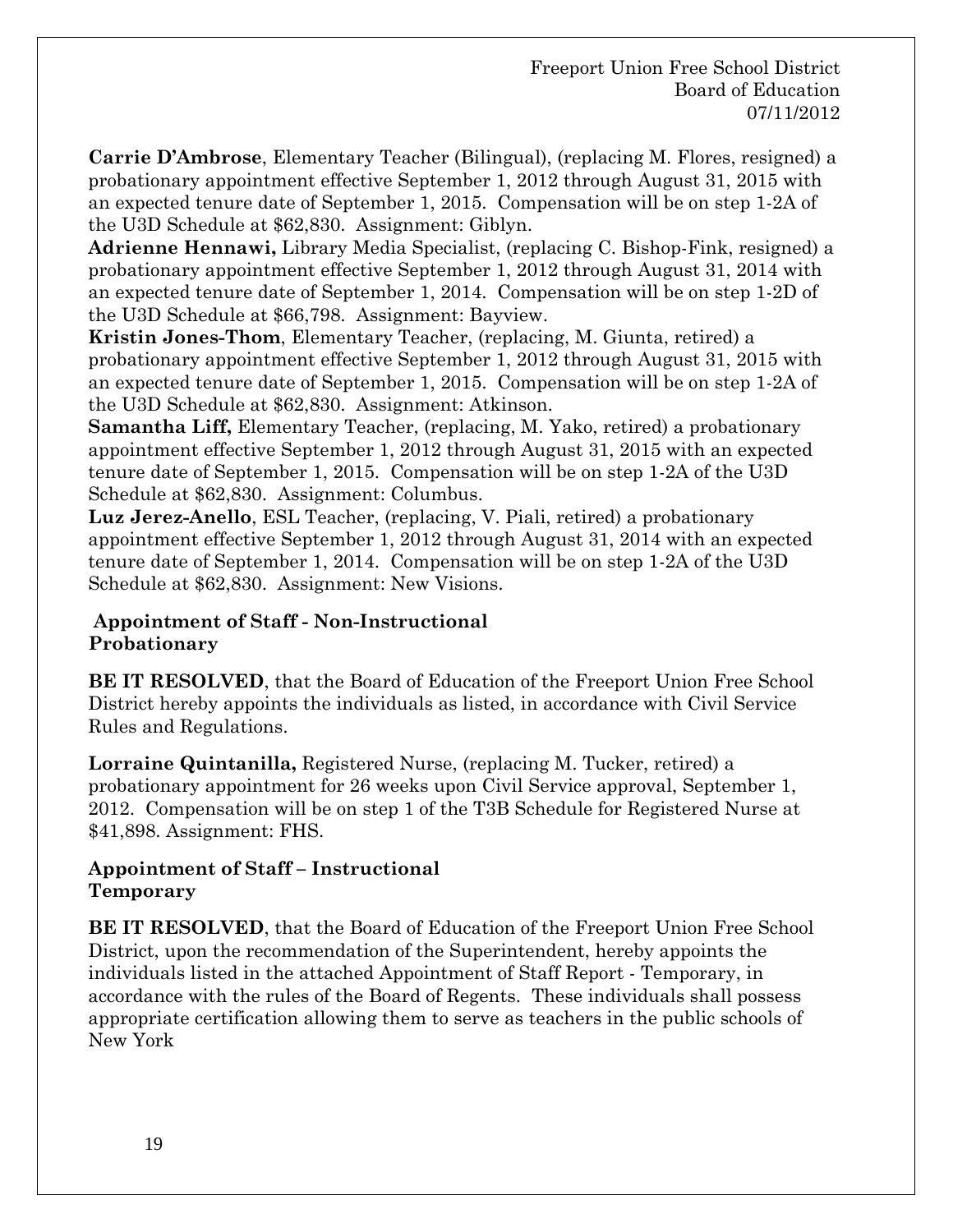**Anthony Wysocki,** Permanent Substitute, a temporary appointment effective September 1, 2012 through June 21, 2013. Compensation will be at the Substitute Pay Rate of \$125 per day. Assignment: FHS.

**Stephen Smar,** Permanent Substitute, a temporary appointment effective September 1, 2012 through June 21, 2013. Compensation will be at the Substitute Pay Rate of \$125 per day. Assignment: FHS.

**Danielle Sekesan**, Permanent Substitute, a temporary appointment effective September 1, 2012 through June 21, 2013. Compensation will be at the Substitute Pay Rate of \$125 per day. Assignment: FHS.

**Ellen Parker-Galluccio**, Permanent Substitute, a temporary appointment effective September 1, 2012 through June 21, 2013. Compensation will be at the Substitute Pay Rate of \$125 per day. Assignment: FHS.

**Randolph Mills**, Permanent Substitute, a temporary appointment effective September 1, 2012 through June 21, 2013. Compensation will be at the Substitute Pay Rate of \$125 per day. Assignment: FHS.

**Jose Martelo,** Permanent Substitute, a temporary appointment effective September 1, 2012 through June 21, 2013. Compensation will be at the Substitute Pay Rate of \$125 per day. Assignment: FHS.

**Vanessa Mannanice**, Permanent Substitute, a temporary appointment effective September 1, 2012 through June 21, 2013. Compensation will be at the Substitute Pay Rate of \$125 per day. Assignment: FHS.

**Genevieve Florkowski**, Permanent Substitute, a temporary appointment effective September 1, 2012 through June 21, 2013. Compensation will be at the Substitute Pay Rate of \$125 per day. Assignment: FHS.

**Justin Gabrus**, Elementary Teacher, (leave replacement for G. Newcombe) effective September 1, 2012 through January 31, 2013. Compensation will be pro-rated on step 1-2A of the U3D Schedule at \$62,830. Assignment: Giblyn.

**Lauren Chimeri,** Permanent Substitute, a temporary appointment effective September 1, 2012 through June 21, 2013. Compensation will be at the Substitute Pay Rate of \$125 per day. Assignment: Giblyn.

**Allison Bowers,** Permanent Substitute, a temporary appointment effective September 1, 2012 through June 21, 2013. Compensation will be at the Substitute Pay Rate of \$125 per day. Assignment: Dodd.

## **Appointment of Community School Staff**

**BE IT RESOLVED,** that the Board of Education of the Freeport Union Free School District, upon the recommendation of the Superintendent, hereby appoints the individuals listed below, in accordance with the rules of the Board of Regents. These individuals shall possess appropriate certification allowing them to serve as teachers or other staff in the public schools of New York.

## **COMMUNITY EVENING HIGH SCHOOL STAFFING FOR 2012-2013**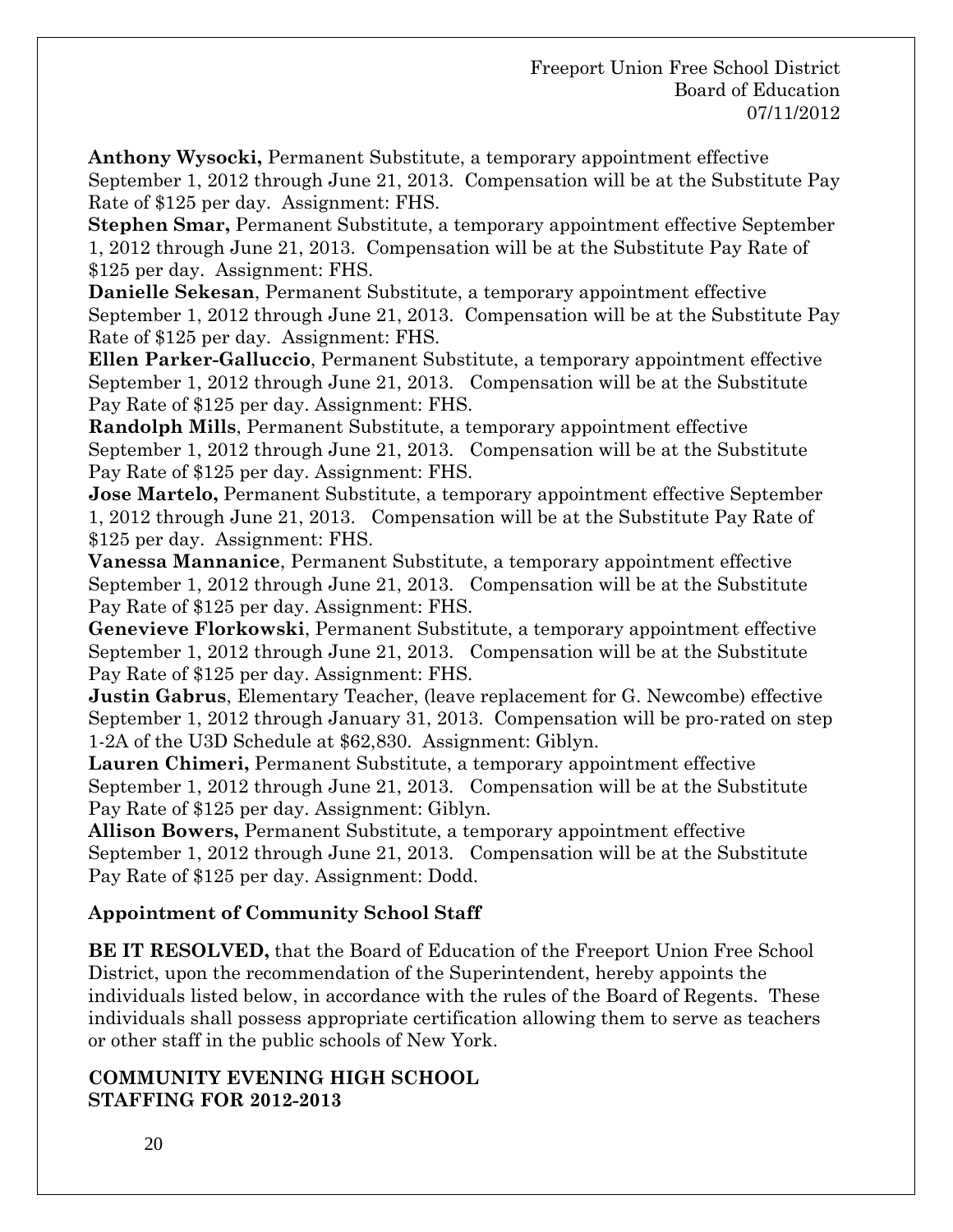|                   |                                             |                | Salary      |
|-------------------|---------------------------------------------|----------------|-------------|
| Name              | Assignment                                  | Step           | 2012-2013   |
| Aniano,           | Algebra 2/Algebra 1                         | 7              | \$13,250.00 |
| Anthony           |                                             |                |             |
| Barash,           | English 12                                  | 7              | \$13,250.00 |
| Andrew            |                                             |                |             |
| Basile,           | Economics/PIG                               | 7              | \$13,250.00 |
| Anthony           |                                             |                |             |
| Bencivenga,       | English 11 IS                               | $\overline{5}$ | \$12,347.00 |
| Cheryl            |                                             |                |             |
| Bennedetto,       | Psychology/Human                            | 7              | \$13,050.00 |
| Michael           | Relations/Criminal<br>Justice               |                |             |
|                   |                                             |                |             |
| Brennis,          | Social Worker                               | 3              | \$5,823.00  |
| Alicia<br>Cellan, |                                             | $3*$           |             |
| Russ              | Health/Physical<br>Ed./Alternative (Spring) |                | \$5,823.00  |
|                   |                                             |                |             |
| Certain,          | <b>US History ELL/Global</b>                | $\overline{4}$ | \$11,998.00 |
| Cynthia           | <b>ELL</b>                                  |                |             |
| Cirina,           | Special Education                           | 7              | \$13,250.00 |
| Nancy             |                                             |                |             |
| Dickens,          | Geometry/Applied                            | $\overline{7}$ | \$19,875.00 |
| Angela            | <b>Statistics</b>                           |                |             |
| Fallot,           | Earth Science (Spring)                      | $2*$           | \$5,646.50  |
| Robert            |                                             |                |             |
| Florkowski,       | Guidance                                    | $\overline{4}$ | \$23,996.00 |
| Genevieve         |                                             |                |             |
| Galatoulas,       | Algebra 1 & 2                               | $\mathbf{1}$   | \$10,677.00 |
| Maria             |                                             |                |             |
| Gilliam,<br>Carol | Librarian                                   | 7              | \$6,725.00  |
| Hawthone,         | Career Intership                            | $3*$           | \$5,823.00  |
| Nela              |                                             |                |             |
| Maia,             | ESL                                         | 7              | \$13,050.00 |
| Maribel           |                                             |                |             |
| Perez,            | ESL                                         | 5              | \$12,347.00 |
| Joseph            |                                             |                |             |
| Pizzo, John       | PIG/Economics                               | 7              | \$13,250.00 |
| Raeihle,          | Psychologist                                | $\overline{2}$ | \$5,646.50  |
| Magaly            |                                             |                |             |
| Rizzo, Greg       | English 12                                  | 7              | \$13,250.00 |
|                   |                                             |                |             |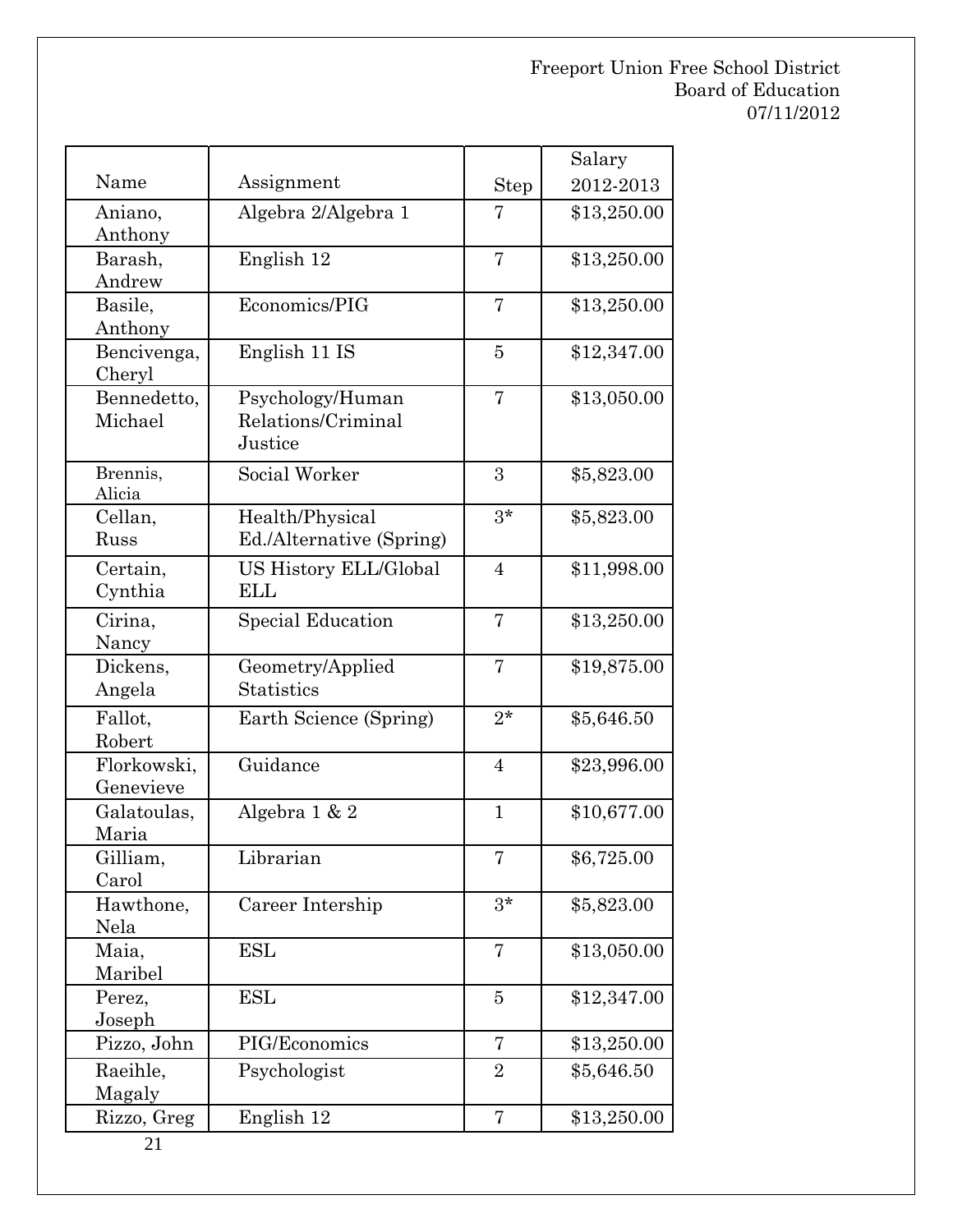| Rodriguez,<br>Jocelyn | Studio Art                                | 7              | \$13,250.00 |
|-----------------------|-------------------------------------------|----------------|-------------|
| Romano,<br>Francesco  | Marine<br>Biology/Oceanography/IS         | $4*$           | \$17,997.00 |
| Rosa, Ana             | English 11 (Spring)                       | $2^*$          | \$5,646.50  |
| Sameroff,<br>Margaret | Nurse (4nights)                           | 7              | \$26,300.00 |
| ***Sasso,<br>Nina     | Social Worker                             | $\mathbf{1}$   |             |
| Saunders,<br>Diane    | <b>ESL</b>                                | $3*$           | \$11,646.00 |
| Schack,<br>Vanessa    | English 11 (Fall)                         | $\mathbf{1}$   | \$5,338.50  |
| Tuitt, J.             | <b>US History</b>                         | $\overline{7}$ | \$13,250.00 |
| Wheat,<br>Angela      | Global 9                                  | 5              | \$6,173.50  |
| Woodside,<br>Angela   | English 10                                | $\mathbf{1}$   | \$10,677.00 |
| Wrigley,<br>Kristen   | Living<br>Environment(Fall)               | $\overline{2}$ | \$5,646.50  |
| Yarmola,<br>Robert    | <b>Special Education</b>                  | $\overline{4}$ | \$11,998.00 |
| Zito,<br>George       | Health/Physical<br>Ed./Alternative (Fall) | $\overline{2}$ | \$5,646.50  |
| Metzler,<br>Jill      | Secretary                                 |                | \$4,687.48  |
| Seymour,<br>Maureen   | Secretary                                 |                | \$4,687.48  |

\*\*\*Substitute for Brenneis (maternity leave)

## **Appointment of Fall Coaches**

**BE IT RESOLVED,** that the Board of Education of the Freeport Union Free School District, hereby appoints the individuals for coaching positions as attached. These individuals shall possess appropriate certification allowing them to serve as coaches in the public schools of New York.

| <b>Coaches Names</b> | Positition            | <b>Step</b> | Salary     |
|----------------------|-----------------------|-------------|------------|
| Mulfinger, William   | Modified Badminton    | 3rd         | \$3,697.00 |
| Kolodny Laurie       | Varsity Cheerleading  | 3rd         | \$3,910.00 |
| Cheryl Gayle         | Varsity Cheerleading  | 3rd         | \$3,504.00 |
|                      | Asst.                 |             |            |
| Nina Sasso           | Modified Cheerleading | 3rd         | \$2,537.00 |
|                      |                       |             |            |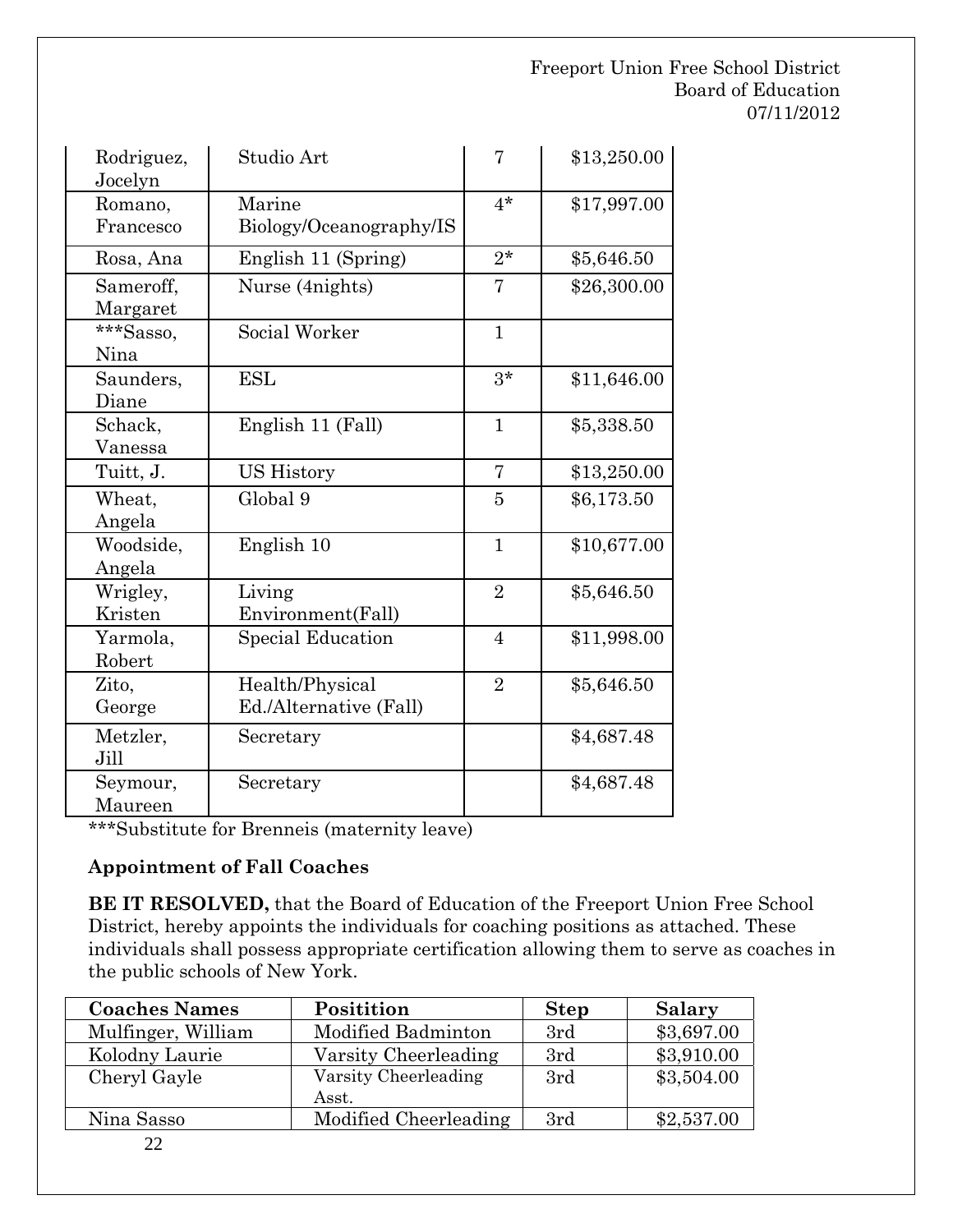| Gilreath, Charles      | Boys' Varsity Cross<br>Country        | 3rd | \$5,517.00 |
|------------------------|---------------------------------------|-----|------------|
| Williams, Tia          | Girls' Varsity Cross<br>Country       | 3rd | \$5,517.00 |
| Blount, Eric           | <b>Coed Modified Cross</b><br>Country | 3rd | \$4,016.00 |
| Cellan, Russell        | Varsity Head Football                 | 3rd | \$9,699.00 |
| Smith, Kirtland        | Varsity Asst. Football                | 3rd | \$6,748.00 |
| Elmore, Toby           | Varsity Asst. Football                | 3rd | \$6,748.00 |
| Jones, Jimmy           | Varsity Asst. Football                | 3rd | \$6,748.00 |
| Retzlaff, Arthur       | J.V. Head Football                    | 3rd | \$6,748.00 |
| Halvorsen, Timothy     | J.V. Asst. Football                   | 3rd | \$6,748.00 |
| Halvorsen Jr. Timothy  | J.V. Asst. Football                   | 2nd | \$6,319.00 |
| Gordon, David          | Modified Head Football                | 3rd | \$5,804.00 |
| DeBonis, Robert        | Modified Asst. Football               | 3rd | \$4,595.00 |
| Allen, Kevin           | Modified Asst. Football               | 3rd | \$4,595.00 |
| Kubica, Sandy          | Boys' Varsity Golf                    | 3rd | \$4,595.00 |
| Banegas, German        | Boys' Varsity Soccer                  | 3rd | \$7,049.00 |
| Timmes, Bill           | <b>Boys' Modified Soccer</b>          | 3rd | \$4,512.00 |
| Roberts, Tracie        | Girls' Varsity Soccer                 | 3rd | \$7,049.00 |
| Vidalon, Vanessa       | Girls' J.V. Soccer                    | 3rd | \$5,207.00 |
| Colonna, Lisa          | Girls' Modified Soccer                | 3rd | \$4,512.00 |
| Murphy, Carole         | Girls' Varsity Swimming               | 3rd | \$7,300.00 |
| Schrader, Sallyann     | Girls' Varsity Asst.                  | 2nd | \$4,670.00 |
|                        | Swimming                              |     |            |
| Hendrickson, Linda     | Girls' Varsity Tennis                 | 3rd | \$5,182.00 |
| Wahlers, Diane         | Girls' Varsity Asst.<br>Tennis        | 3rd | \$3,993.00 |
| Thom, Timothy          | Girls' Varsity Volleyball             | 3rd | \$6,241.00 |
| Sparacia-Keri          | Girls' J.V. Volleyball                | 2nd | \$4,005.00 |
| Puricelli Jr., Charles | <b>Fall Weight Training</b>           | 3rd | \$2,116.00 |
| Debonis, Robert        | 6th Grade Intramurals                 | 3rd | \$1,528.00 |
| Bivona, Christina      | 5th Grade Intramurals                 | 3rd | \$1,528.00 |
| Gilreath, Charles      | <b>Bayview Elementary</b>             | 3rd |            |
|                        | Sports                                |     | \$1,528.00 |
| Zito, George           | <b>Athletic Trainer</b>               | 3rd | \$6,663.00 |

# **CSE/CPSE Minutes**

**BE IT RESOLVED,** that the Board of Education of the Freeport Union Free School District hereby accepts the minutes of the meetings of the Committee on Special Education and the Committee on Preschool Special Education for the following dates: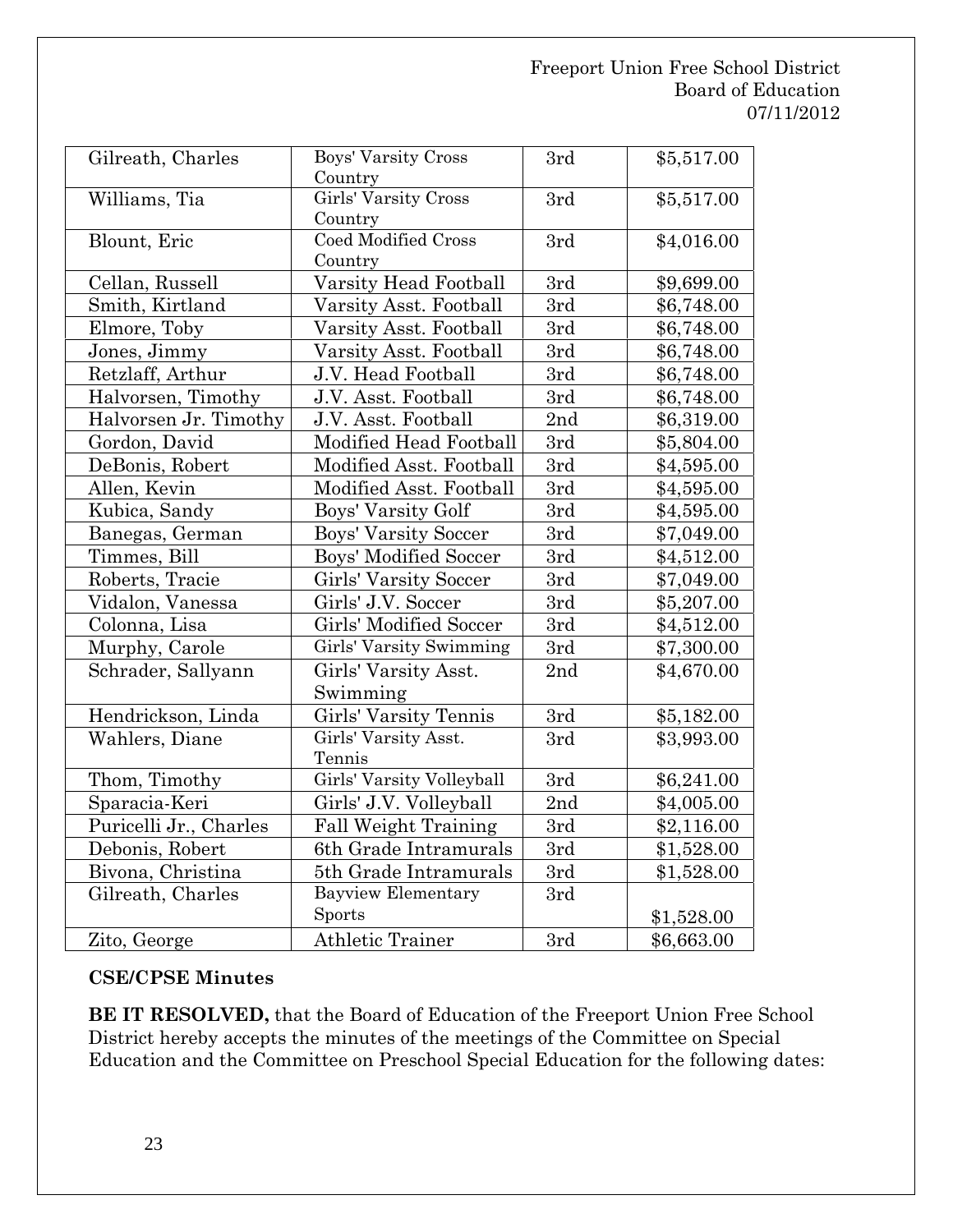March 21, 23, 30, 2012; April 2, 4, 16, 17, 18, 20, 23, 24, 26, 27, 30, 2012; May 2, 3, 4, 6, 7, 9, 10, 11, 14, 15, 16, 18, 22, 23, 24, 31, 2012; June, 4, 5, 6, 7, 8, 11, 12, 13, 14, 15, 18, 19, 20, 21, 2012.

The vote was: Ellerbe, Lancaster, Mulé and Pomerico.

### **Other Action**

**Board** 

Mr. Pomerico offered the following resolution for adoption:

**Resolution to Accept the Resignation of Mrs. Debra McQuillan from Her Board of Education Trusteeship**.

**WHEREAS,** Mrs. McQuillan has served on the Freeport Board of Education for 8 yrs, including 6 years as President, and;

**WHEREAS,** she worked to diligently to secure community support for the successful bond issue that ultimately resulted in the construction of New Visions Elementary School, and the new wing at Freeport High School, and;

**WHEREAS,** she has been one of our strongest supporters and leaders for a very long time, and has been devoted to the betterment of the Freeport School District for the last fifteen years,

**WHEREAS,** during her tenure as President of the Board, the district passed every budget, achieved the District's highest bond rating ever, passed several successful bond referenda, received clean audit conducted by the State Comptroller's Office, and held the average tax levy increase to a remarkably low 1.98%, and;

**WHEREAS,** Mrs. McQuillan has served in leadership roles as president of the PTA Council, Co-President of the Columbus Avenue School PTA and the First Vice President of the Archer Street School PTA, and was awarded the NYSPTA Distinguished Service Award, the PTA lifetime membership award, and has earned the Rotary Club Civic Leadership Award, and;

**WHEREAS,** the Board of Education wishes to express gratitude to Mrs. McQuillan for her many years of genuine concern for our schools and community, her keen insights and intelligent leadership, and for her relentless and uncompromising efforts on behalf of the District and Freeport children, therefore

**BE IT RESOLVED,** that the Board of Education of the Freeport Union Free School District hereby accepts the resignation of

Mrs. Debra McQuillan from her position as Board of Education Trustee effective June 30, 2012.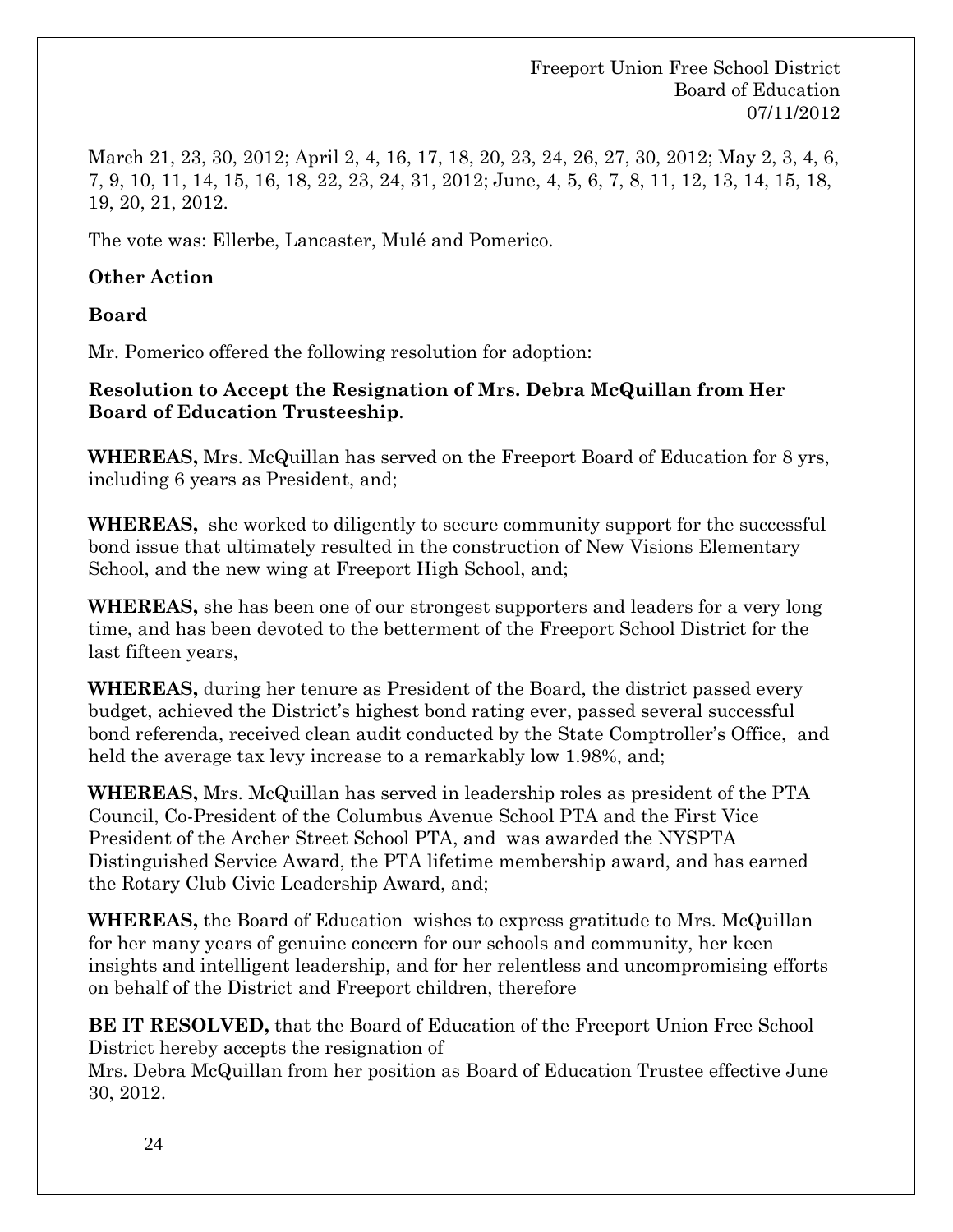The vote was: Ellerbe, Lancaster, Mulé and Pomerico.

Ms. Lancaster offered the following resolution for adoption:

## **Authorization to Participate in Various Cooperative Bids**

**BE IT RESOLVED,** that the Board of Education of the Freeport Union Free School District hereby authorizes the school district to participate with other school districts in the joint biding of the various commodities, supplies, equipment, etc. as authorized by the General Municipal Law.

**BE IT RESOLVED**, that, the recommendations of the Purchasing Steering Committee, where applicable, will be considered when this Board acts on the purchase of said commodities.

**BE IT FURTHER RESOLVED**, that the district purchasing agent is authorized to participate in various other Cooperative Bids as necessary and in the best interest of the school district

**BE IT FURTHER RESOLVED,** that the Freeport School District agrees to participate in the following cooperative bids, as attached. Nassau BOCES Bids

Abatement & Removal of Asbestos and Lead Materials Arts & Crafts Athletic Uniforms Audio Visual Supplies Auto Body Supplies Auto Mechanic Supplies Automotive air Conditioning Repairs Boiler, Duct and Kitchen Exhaust Cleaning Building and Grounds Equipment Carpentry/Cabinetry/Building Supplies Carpeting and Installation Cesspool Maintenance Services Chain Link Fencing Computer Hardware/Software/Networking/Suppl ies and Parts Fax & Photocopy Systems, Supplies & Maintenance Financing & Leasing Of Capital Equipment

Fire Extinguishers and Service Fitness Equipment Floor Tiles and Installation Food and Beverage Supplies Food Prep: Paper & Plastic Supplies Food Service Equipment Fuel Oil Furniture: Classroom and Office General Safety Supplies General School and Office Supplies Gymnasium Floor Refinishing Hazardous Material Handling, Removal, Transportation & Disposal HVAC Equipment HVAC Maintenance and Installation Industrial Arts and Welding Supplies Interscholastic Athletic Supplies Library Supplies Licensed Uniformed Unarmed Guard Service Medical and Dental Supplies Musical Instrument Rentals Musical Instrument Repairs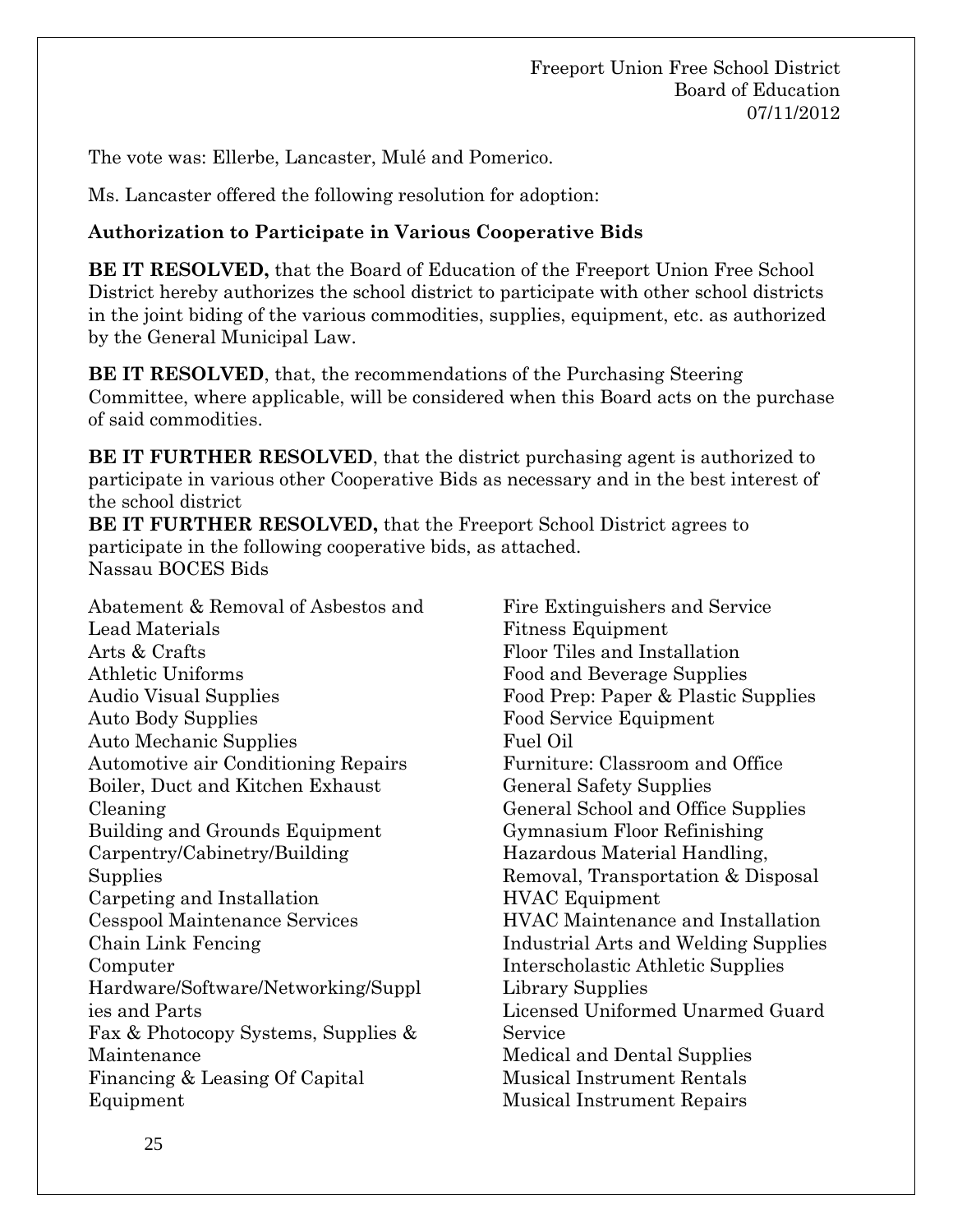Musical Instruments and Supplies Net Tc Classroom Display Systems and Audio Visual Equipment Paper: Xerographic, Fax & Computer Passenger Cars, Vans and Trucks Photography Supplies Physical Education Supplies and Equipment Plumbing and Heating Supplies Plumbing Services Reconditioning of Athletic Equipment Repair and Maintenance of Asphaltic and Cement Concrete Pavement Repair and Maintenance of Irrigation Systems Repair, Maintenance and Installation of Interior & Exterior Doors, Frames & Hardware

Roof Maintenance and Repairs School Bus Air Conditioning Installation Maintenance and Repairs School Bus and Auto Parts Science Supplies Smartboard Accessories and Software Snack Vending Service Subscription Services Supplemental Computer Hardware/Software/Networking Supplies & Parts Teaching Aids Tools: Power and Hand Uniforms – General Venetian Blinds and Shades

### **School Districts Cooperative Bid**

Nassau County Director of Facilities Purchasing Consortium – 2012/2013 A/C & Refrigeration Service Burners and Boiler Service Carpet Tile & Installation Custodial Equipment Repair Custodial Supplies and Trash Bags Drag Mops Electrical Supplies Electrical Service Elevator Maintenance Emergency Generator Service Fence Installation & repair Field Maintenance Fire Extinguisher Service Floor Sanding Fuel Tank Pressure Test Geese Dog Service Grounds Equipment Repair Gym Folding Door and Stage Rigging Irrigation Kitchen Equipment Repair Lumber & Masonry PA, Intercom & Master Clock Services Paint & Paint Supplies Painting Pest Control Services Plumbing Service Plumbing supplies Pneumatic Systems Pump Repair Roof Repair Scoreboard Repair, Electric Partition, Gym Equipment Signs Site Work, Asphalt, Concrete, Lot Sweeping Split AC Units Steam Traps and Parts Storm Drains Suspended Ceiling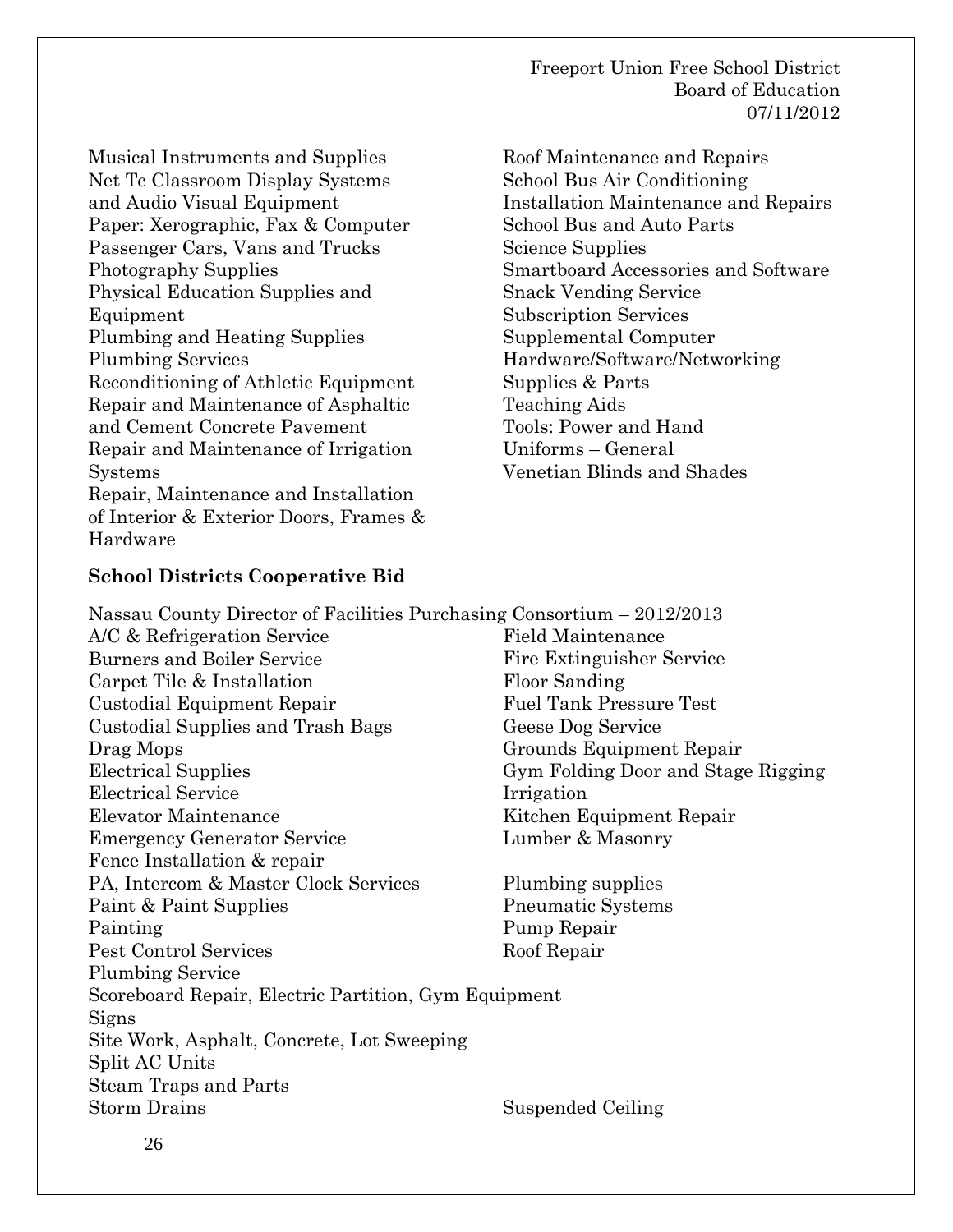| Theatrical Lighting    | Venetian Blinds |
|------------------------|-----------------|
| Tree Cutting & Pruning | Welding         |
| Uniforms               | Wireless Clocks |

#### **Island Cooperative Bid/Educational Data Services**

Air Conditioning Units Service and Repair Air Duct Cleaning Automatic Temperature Control System Boiler Inspection Cleaning and Repair (Annual) Boiler Repair: Emergency Carpet Cleaning Repair and Replacement Cesspool, Waste line, Sewer jet Repair and Replacement Clock and Intercom Services Electric Motor Repair Electrical Repairs and Services Elevator Services Inspection and Repair Fencing Repair Fire Extinguisher and Smoke Detector Repair and Replacement Floor Tile Repair and Replacement Folding Doors Repair and Replacement General Construction and Carpentry Graffiti Removal HVAC Services Landscape Services Locker Repair Locksmith Services Masonry, Concrete and Macadam (Repaving) Painting Window Shade Repair and Replacement

#### **Nassau County Contract**

#### **Office of Purchasing Bids**

#### **New York State Contracts**

Air Conditioners Audio Visual Equipment Elevator Maintenance Green Cleaning Products Industrial Commercial Supplies & Equipment

Pest Control Plumbing (Commercial and Industrial) Pump Repair Refinish Stage and Gym Wood Floors Roof Repair and Replacement Scoreboard and Gym Equipment Repair Stage Curtains and Draperies Vehicle Repairs Venetian Blinds Repair & Replacement Welding Services Window Glazing & Glass Replacement

Heavy Equipment Rental Pest Control Playground Equipment Floor Machines Furniture – All Types Fuel Oil/Heating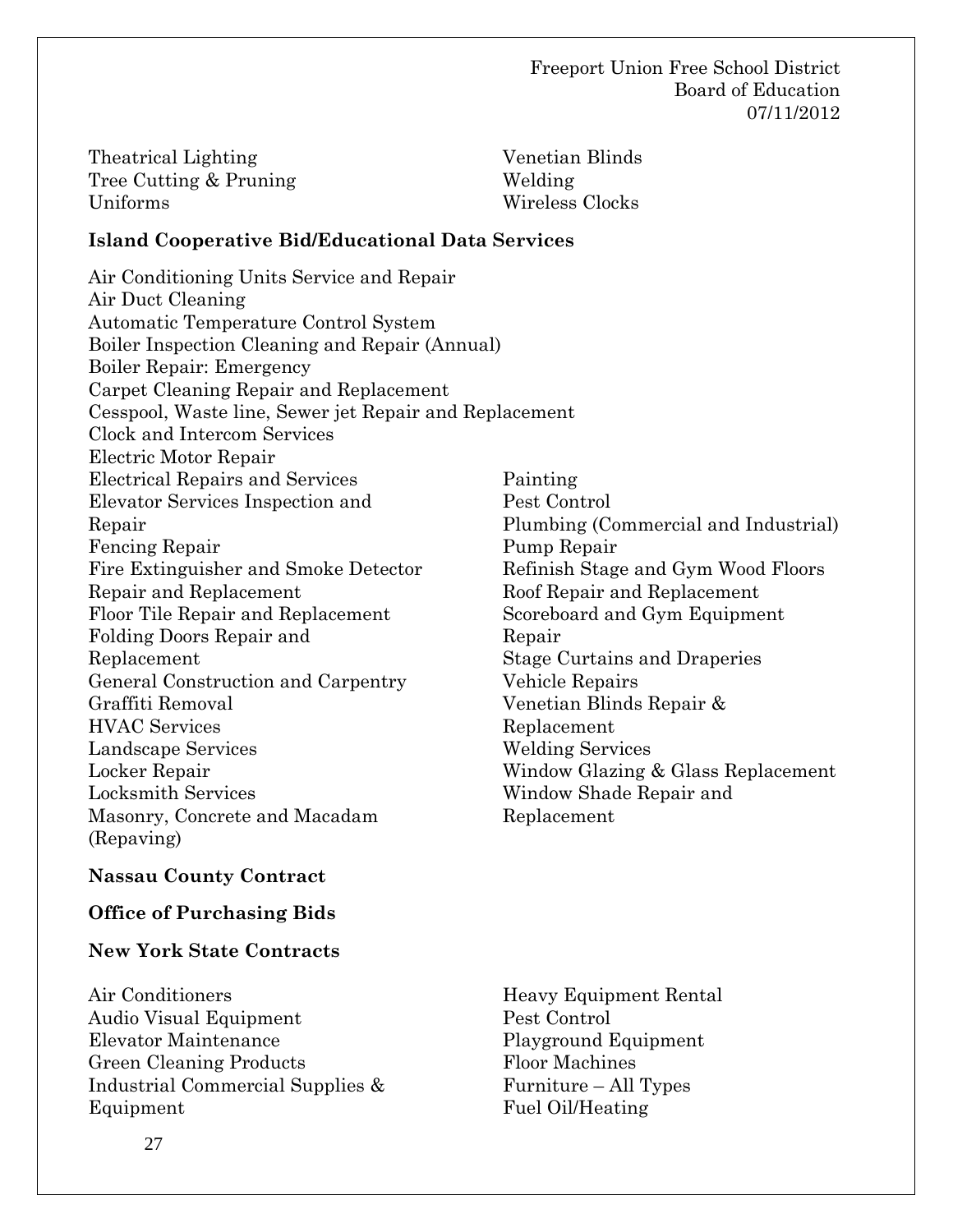## Natural Gas

# **New York State Industries for the Disabled**

Air Filters Ice Melt Custodial Supplies Paper Towels/Toilet Tissue Trash Bags

## **Village of Freeport**

**Electricity** Fuel (District vehicles) Water/Sewer

The vote was: Ellerbe, Lancaster, Mulé and Pomerico.

Mr. Ellerbe offered the following resolution for adoption:

## **Resolution to Establish the Tax Levy**

**BE IT RESOLVED**, by the Board of Education of the Freeport Union Free School District, that the following budget of the necessary claims and expenditures in FREEPORT UFSD (#9) in the Town of HEMPSTEAD for the School year 2012-2013, amounting to **\$151,012,254** School Purpose, and the amount of **\$5,739,435** for Library Purpose, for a total of **\$156,751,689** is hereby accepted; and

**FURTHER RESOLVED,** that the sum of **\$83,891,932** for School Purposes, and **\$5,429,915**, for Library Purposes, for a total of **\$89,321,847**, being the remainder of the budget adopted as above and the amount which must be RAISED BY TAXATION **(\$89,321,847**) for FREEPORT UFSD (#9) of the Town of HEMPSTEAD, Nassau County, New York for the year 2012-2013 be levied upon the taxable property of the said school district as said property has been certified to by the Board of Assessors for the school year 2012-2013; and

**FURTHER RESOLVED**, that the District Clerk of this School District be and she is hereby authorized and directed, pursuant to Section 6-20.0 and amendments thereto of the Nassau County Administrative Code to file a certified copy of these resolutions with the Nassau County Legislature and the Board of Assessors, Mineola, New York, on or before August 15th, 2012.

The motion was seconded by Ms. Lancaster and unanimously carried, the vote was: Ellerbe, Lancaster, Mulé and Pomerico.

Ms. Lancaster offered the following resolution for adoption:

## **Acceptance of Award of Nassau BOCES Cooperative Transportation Bid**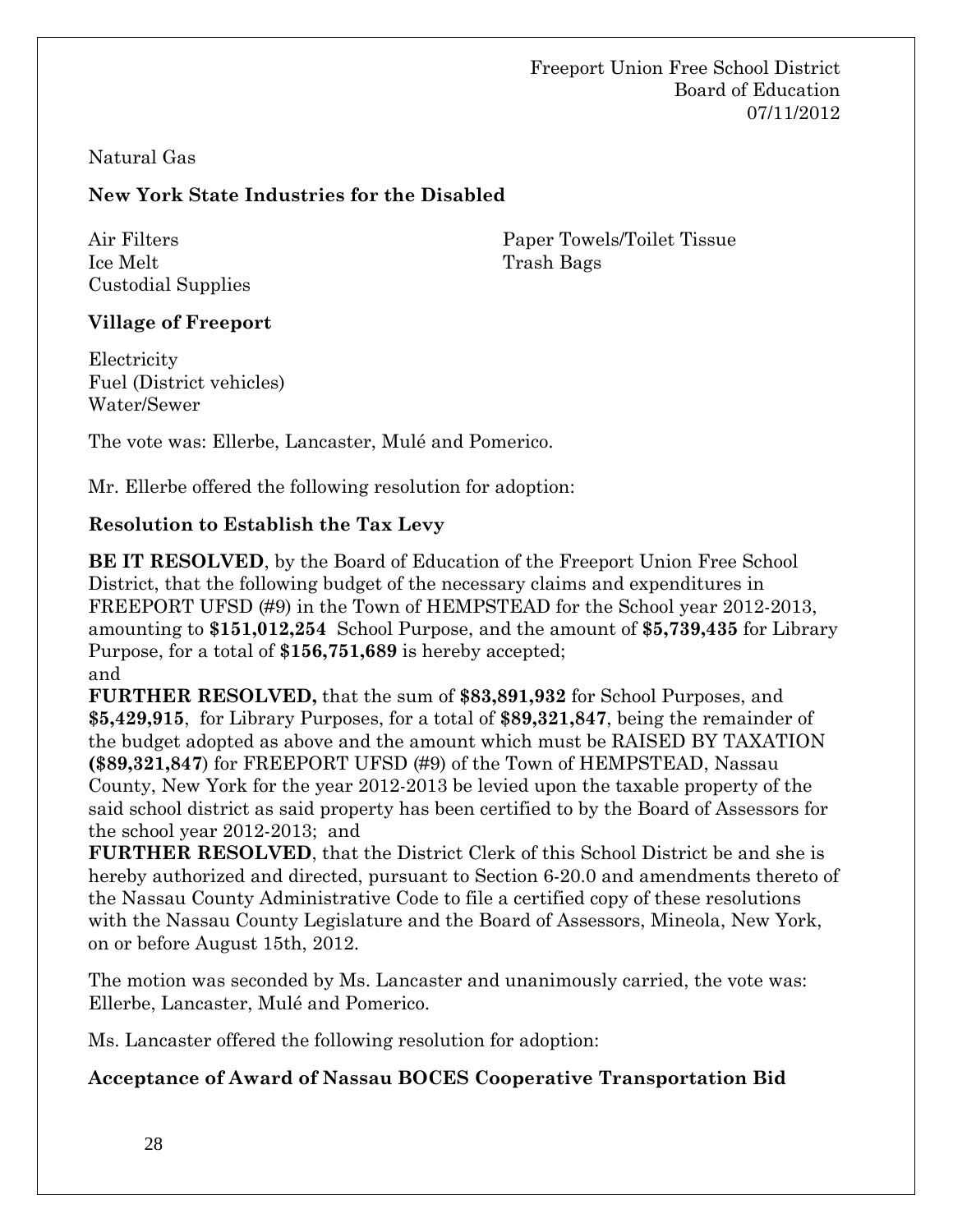Bids for the Nassau BOCES Cooperative Transportation Bid were opened by BOCES on June 6, 2012.

**WHEREAS,** Nassau BOCES issued a bid for Cooperative Transportation Services on May 17, 2012, and

**WHEREAS,** Nassau BOCES awarded such bid to the low bidders for each bus route on June 28, 2012, and

**WHEREAS,** the Freeport Public School District will participate in certain routes of these Cooperative Transportation Services, and

**NOW, THEREFORE, BE IT RESOLVED,** that the Board of Education of the Freeport Union Free School District, hereby awards Contract Transportation Services to the low bidders identified through the BOCES Award in accordance with the schools and bus routes.

The motion was seconded by Mr. Pomerico and unanimously carried, the vote was: Ellerbe, Lancaster, Mulé and Pomerico.

Mr. Pomerico offered the following resolution for adoption:

## **Approval of Bid Award for District-wide Bathroom Upgrades and Renovations**

**BE IT RESOLVED,** that the Board of Education of the Freeport Union Free School District hereby awards the contract for the District-wide bathroom upgrades and renovations to the Leo F. Giblyn School (Base Bid only); Caroline G. Atkinson School (Base Bid only); J. W. Dodd Middle School (Base Bid only); Bayview Avenue School (Base Bid and Alternates #3 and #4) ; Columbus Avenue School (Base Bid only); and Archer Street School (Base Bid only), at a total District-wide cost of \$838,800 to J-Cole Construction, Co., Inc.

The motion was seconded by Mr. Ellerbe and unanimously carried, the vote was: Ellerbe, Lancaster, Mulé and Pomerico.

Mr. Ellerbe offered the following resolution for adoption:

# **Approval of Excess Worker's Compensation Insurance Carrier**

**BE IT RESOLVED,** that the Board of Education of the Freeport Union Free School District hereby approves Star Insurance Company, as the Excess Worker's Compensation Insurance carrier, at a cost of \$53,102 for the 2012-2013 School Year.

The motion was seconded by Ms. Lancaster and unanimously carried, the vote was: Ellerbe, Lancaster, Mulé and Pomerico.

Ms. Lancaster offered the following resolution for adoption: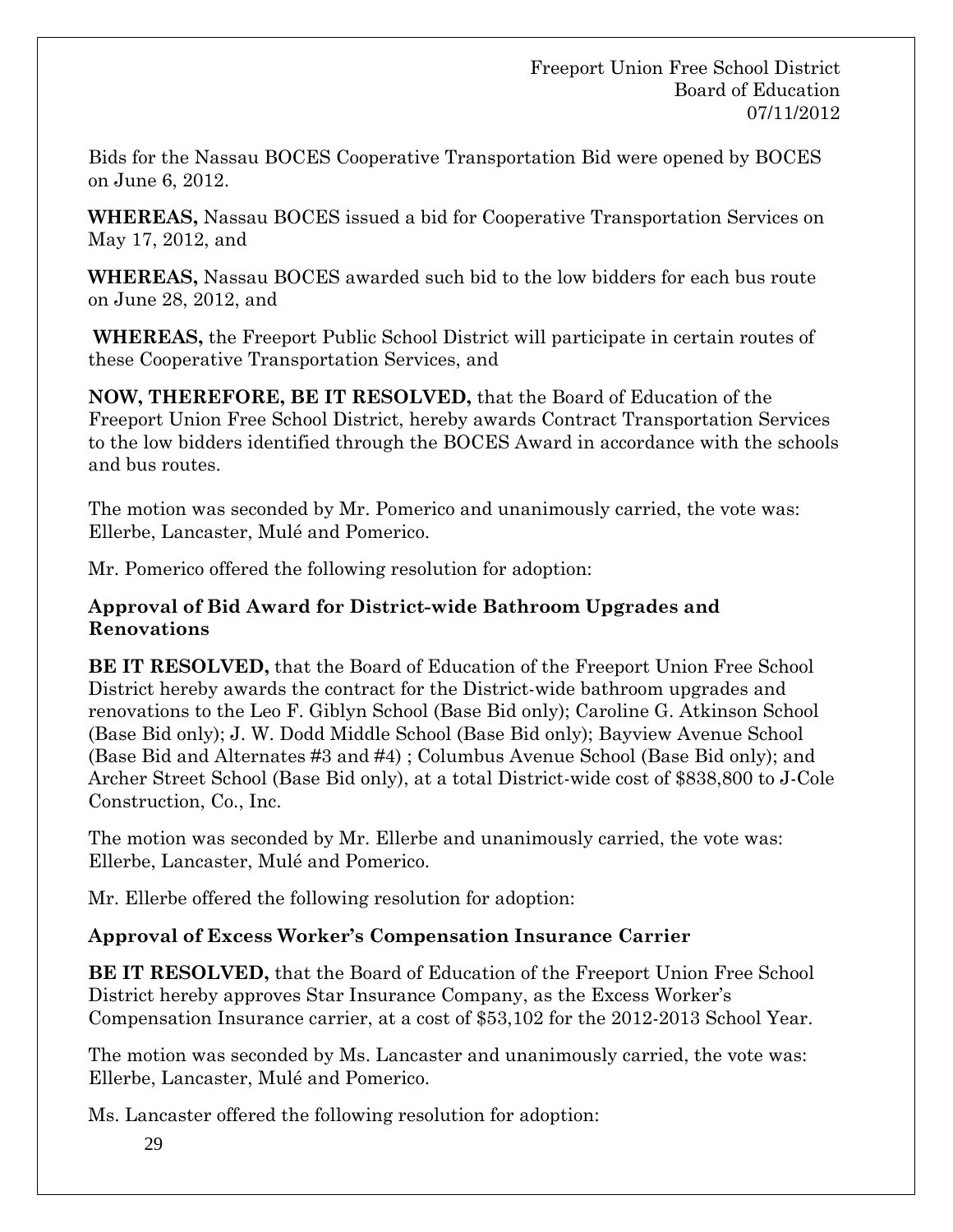# **Approval of Consultants**

**BE IT RESOLVED,** that the Board of Education hereby approves agreements between the following consultants and the Freeport Union Free School District, as per the attached list for the 2012-2013 school year; and

**BE IT FURTHER RESOLVED**, that the Board of Education authorizes the Superintendent (or his designee) to execute said agreements on its behalf.

| Consultant                   | Schools                                                           | <b>Services Provided</b>                                                                                                                                                                                                                                                                                  | Total<br>Cost | <b>Funding Source</b>                              |
|------------------------------|-------------------------------------------------------------------|-----------------------------------------------------------------------------------------------------------------------------------------------------------------------------------------------------------------------------------------------------------------------------------------------------------|---------------|----------------------------------------------------|
| Nancy<br>LaRocca             | Caroline<br>G.<br>Atkinson<br>School                              | One-to-one student<br>tutoring in English<br>language arts and scoring<br>of the New York State<br>ELA assessments.                                                                                                                                                                                       | \$7,500       | Title IIA                                          |
| Mary Ann<br>Rose             | Caroline<br>G.<br>Atkinson<br>School                              | One-to-one student tutoring<br>in English language arts and<br>scoring of the New York<br>State ELA assessments.                                                                                                                                                                                          | \$7,500       | Title IIA                                          |
| Estrada-<br>Parris<br>L.L.C. | All                                                               | <b>SIOP</b> Training                                                                                                                                                                                                                                                                                      | \$6,000       | Title III, Part A                                  |
| Luisa L.<br>Costa,<br>Ph.D.  | Columbus<br>, Archer,<br>Bayview,<br>Giblyn<br>and New<br>Visions | Dual Language Education                                                                                                                                                                                                                                                                                   | \$8,800       | Title III, Part A                                  |
| Mind<br>Candy<br>Media       | Atkinson,<br>Dodd and<br>Freeport<br>High<br>School               | Cultural Competence, critical<br>thinking, media. Positive<br>mentorship through public<br>speaking; motivational youth<br>empowerment; lessons on<br>appropriate youth<br>development, self-<br>determination; integrates<br>writing and plans to include<br>community service in the<br>new school year | \$12,000      | $21st$ Century<br>Community<br>Learning<br>Centers |
| <b>Steel</b><br>Sensations   | Atkinson<br>and<br>Dodd                                           | Instruction in the playing of<br>steel drums and how<br>traditional music is composed<br>in the 21 <sup>st</sup> Century and how<br>Trinidadian culture has<br>changed over time                                                                                                                          | \$15,000      | $21st$ Century<br>Community<br>Learning<br>Centers |

30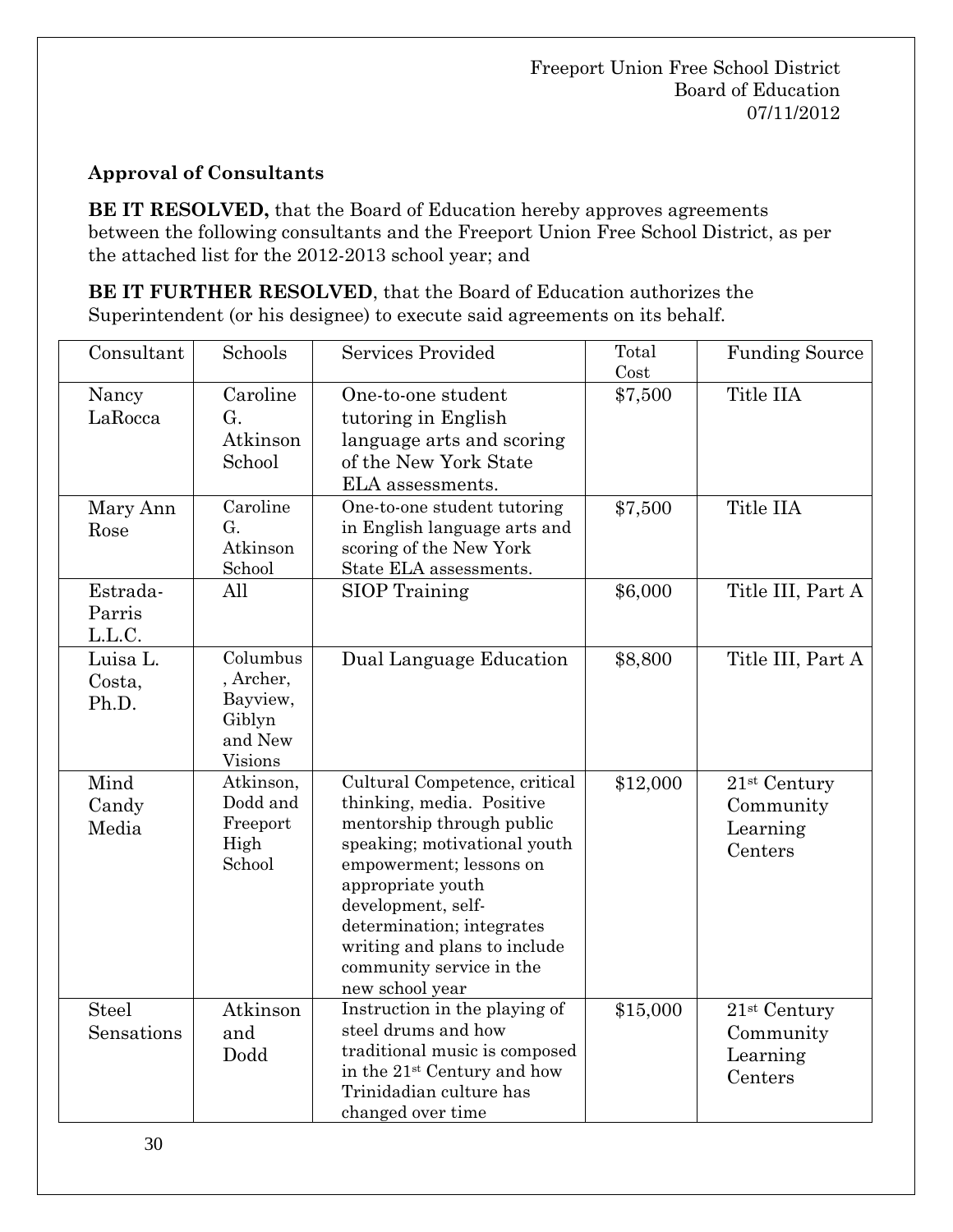| Freeport<br>Pride, Inc.                                | Atkinson,<br>Dodd and<br><b>FHS</b>                     | To empower student and to<br>instill a commitment to a<br>drug free life style and to<br>non-violence                                                                                                                                                                                        | \$20,000            | $21st$ Century<br>Community<br>Learning<br>Centers                                 |
|--------------------------------------------------------|---------------------------------------------------------|----------------------------------------------------------------------------------------------------------------------------------------------------------------------------------------------------------------------------------------------------------------------------------------------|---------------------|------------------------------------------------------------------------------------|
| Sparkle<br>Entertain<br>ment                           | Dodd<br>Middle<br>School                                | Drama: Actively engage<br>students in the casting,<br>acting, staging, setting,<br>writing and producing a<br>theatrical musical production                                                                                                                                                  | \$8,000             | 21 <sup>st</sup> Century<br>Community<br>Learning<br>Centers                       |
| Stages for<br>Life                                     | Atkinson<br>, Dodd<br>and<br>Freeport<br>High<br>School | Introduce Peacemaker<br>program to Atkinson, work<br>with the drama club at Dodd<br>to film a PSA on<br>bullying/cyber bullying and<br>work with FHS ELL to teach<br>non-violent communication<br>and improve English as a<br>Second Language                                                | \$8000<br>\$5000    | $21st$ Century<br>Community<br>Learning<br>Centers<br>Project SAFE<br>Neighborhood |
| Internation<br>al<br>Association<br>of Human<br>Values | District<br>Wide                                        | To provide youth<br>empowerment activities and<br>social emotional learning<br>through Yoga; physically<br>challenging games and<br>mentally challenging<br>discussions; strategies for<br>mental focus; and stress<br>management.<br>To also provide a four-day<br>course for staff members | \$15,000<br>\$1,500 | Prof. Dev.<br>funds                                                                |

The motion was seconded by Mr. Pomerico and unanimously carried, the vote was: Ellerbe, Lancaster, Mulé and Pomerico.

# **Executive Session**

At 10:12 p.m., on a motion by Mr. Pomerico and seconded by Ms. Lancaster the Board adjourned to executive session for one legal matter. The vote was unanimous: Ellerbe, Lancaster, Mulé and Pomerico.

At 11:10 p.m., on a motion by Mr. Ellerbe and a second by Ms. Lancaster, the Board returned to open session. The vote was: Ellerbe, Lancaster, Mulé and Pomerico.

# **Adjournment**

At 11:11 p.m., with no other business, on a motion by Mr. Ellerbe and seconded by Mr. Pomerico, the Board adjourned the meeting. The vote was unanimous: Ellerbe, Lancaster, Mulé and Pomerico.

Next Meeting